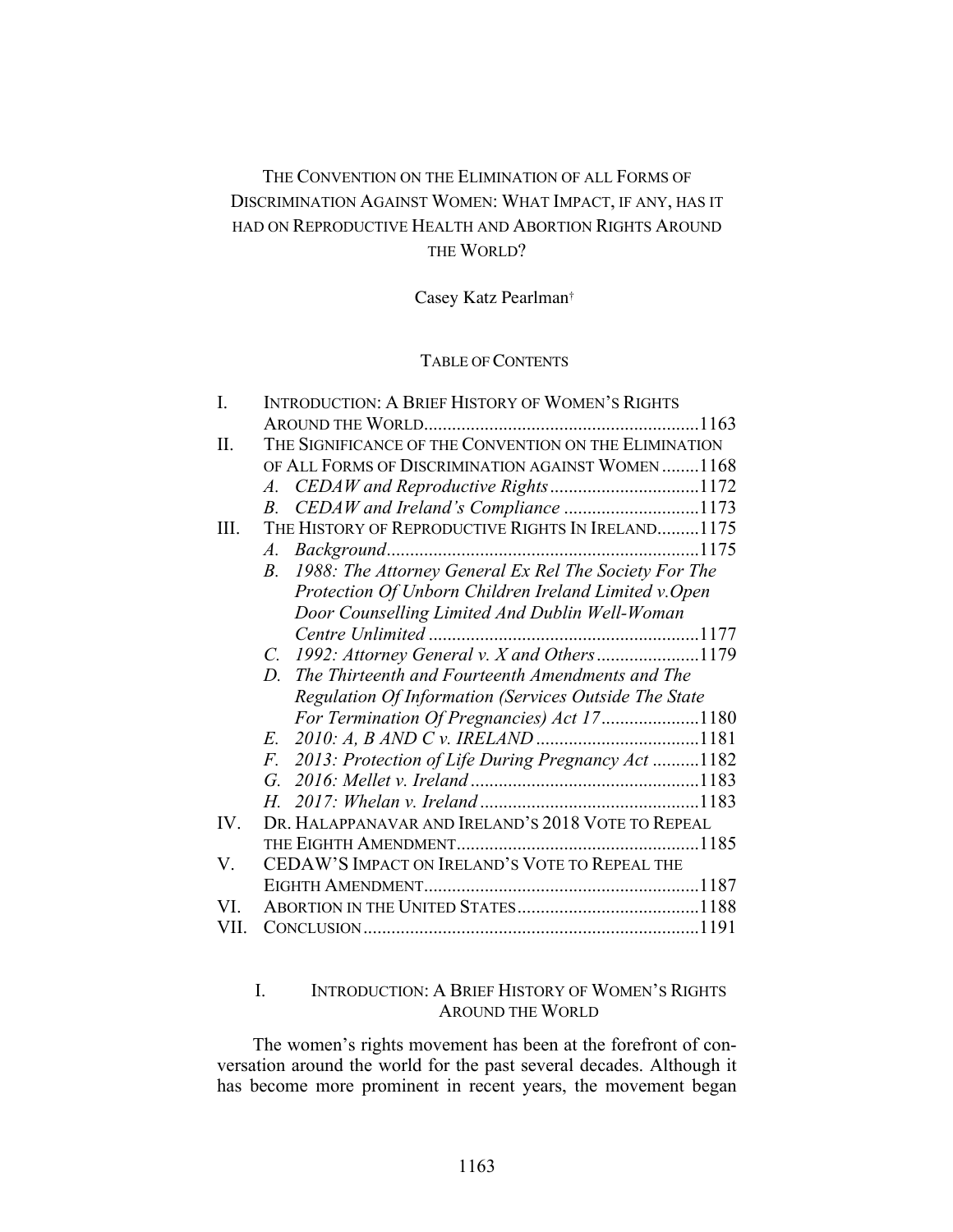much earlier, going back to the late 1700's.<sup>1</sup> Despite the fact that gender inequality has been an issue for more than 200 years, more recently, nations and governments around the world have taken steps to minimize those inequalities and move towards total equality.

When the United Nations was established in 1945, equality for women became a basic principle within the Charter.<sup>2</sup> The United Nations' Charter sets forth "faith in fundamental human rights, in the dignity and worth of the human person, in the equal rights of men and women."3 The Charter became the first international instrument that specifically referred to human rights together with gender equality, as it made the member States "legally bound to strive towards the full realization of all human rights and fundamental freedom. The status of human rights, including the goal of equality between women and men, is thereby elevated: a matter of ethics becomes a contractual obligation of all Government and of the UN."4

Following the Charter, the International Bill of Human Rights further emphasized the importance of women's rights, and the Universal Declaration of Human Rights extended equality before the law and the right to "the enjoyment of human rights and fundamental freedoms without distinction of any kind."<sup>5</sup> Despite the passage of these and other bills and declarations, "women's humanity proved insufficient to guarantee them the enjoyment of the internationally agreed rights."6 Eventually, the United Nations established the Commission on the Status of Women (the "CSW" or the "Commission"), which "is the principal global intergovernmental body exclusively dedicated to the promotion of gender equality and empowerment of women."7 This

<sup>†</sup> Casey Katz Pearlman is a 2020 graduate of the Benjamin N. Cardozo School of Law. Thank you to the ICPELR staff and to my family and friends for their continued support.

<sup>1</sup> Rachel B. Vogelstein, *Landmarks in the Global Movement for Women's Rights: A Timeline*, COUNCIL ON FOREIGN RELATIONS (Jan. 24, 2017), https://www.cfr.org/blog/landmarks-global-movement-womens-rights-timeline.

<sup>2</sup> UNITED NATIONS ENTITY FOR GENDER EQUALITY AND THE EMPOWERMENT OF WOMEN, SHORT HISTORY OF CEDAW CONVENTION, http://www.un.org/womenwatch/daw/cedaw/history.htm.

<sup>3</sup> U.N. Charter preamble.

<sup>4</sup> SHORT HISTORY OF CEDAW CONVENTION, *supra* note 2.

<sup>5</sup> *Id.*

<sup>6</sup> *Id.*

<sup>7</sup> UN WOMEN, COMMISSION ON THE STATUS OF WOMEN, http://www.unwomen.org/en/csw.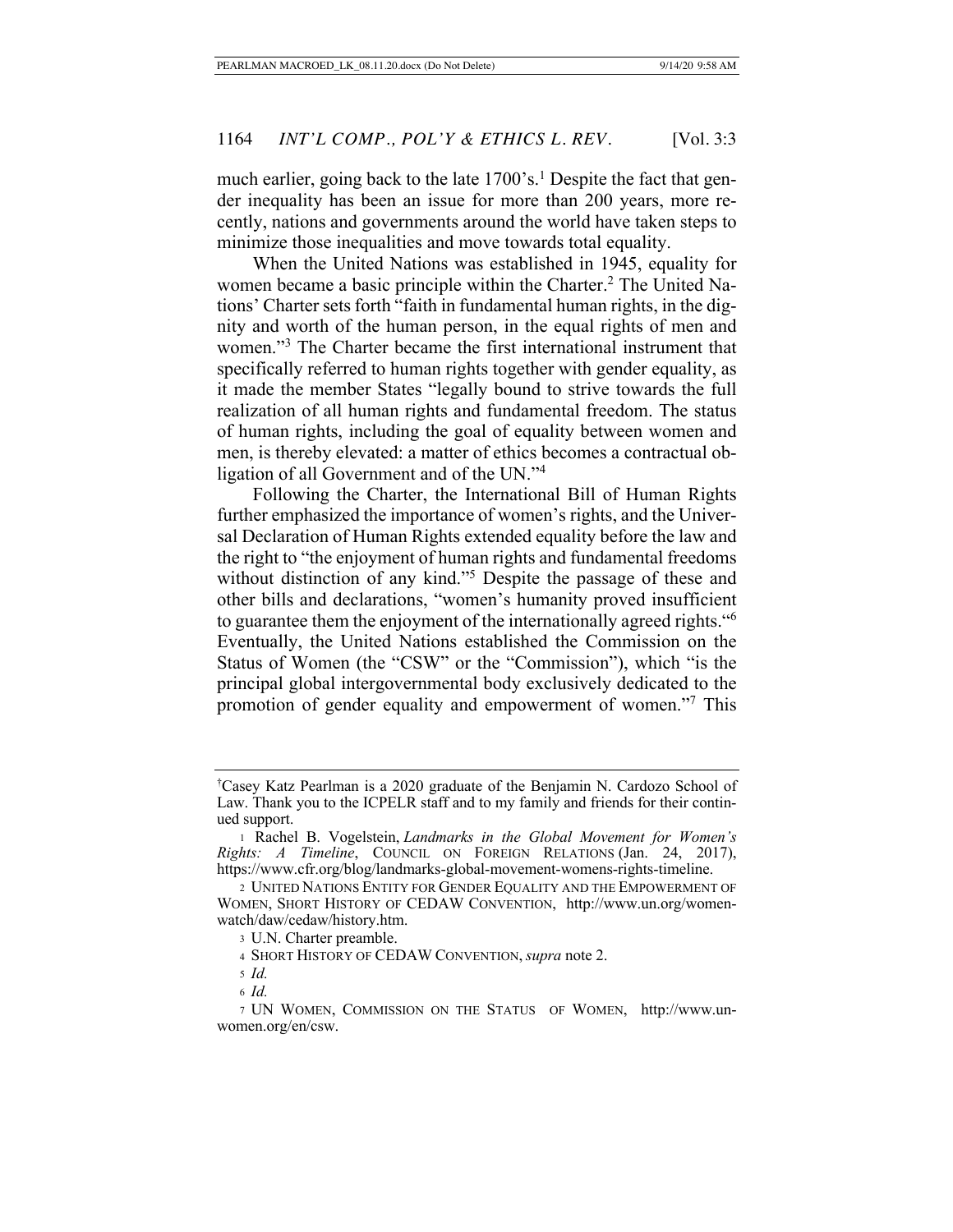Commission is the platform on which women's rights treaties and platforms would be established in the future.

One prominent issue around the world, which is distinctly related to women's rights, is the topic of abortion and reproductive rights. Despite the creation of many international treaties on women's rights and human rights, reproductive rights remain extremely restricted. The Office of the High Commissioner of Human Rights got it right when they said: "women's sexual and reproductive health is related to multiple human rights, including the right to life, the right to be free from torture, the right to privacy, the right to education, and the prohibition of discrimination."8 The Office of the High Commissioner also stated that "States have obligations to respect, protect and fulfill rights related to women's sexual and reproductive health," and further, "women are entitled to reproductive health care services, goods and facilities that are: (a) available in adequate numbers; (b) accessible physically and economically; (c) accessible without discrimination; and (d) of good quality."<sup>9</sup> Despite these obligations, women around the world are constantly subjected to sexual and reproductive health rights violations. Among these violations include: "denial of access to services that only women require, or poor quality services, subjecting women's access to services to third party authorization, and performance of procedures related to women's reproductive and sexual health without the woman's consent, including forced sterilization, forced virginity examinations, and forced abortion…female genital mutilation (FGM) and early marriage."<sup>10</sup>

On December 18, 1979, the United Nations General Assembly adopted the Convention on the Elimination of All Forms of Discrimination Against Women (the "Convention" or "CEDAW").<sup>11</sup> Often described as an "international bill of rights for women, […] [CEDAW] defines what constitutes discrimination against women and sets up an agenda for national action to end such discrimination."<sup>12</sup>

<sup>8</sup> UNITED NATIONS HUMAN RIGHTS OFFICE OF THE HIGH COMMISSIONER, SEXUAL AND REPRODUCTIVE HEALTH AND RIGHTS, https://www.ohchr.org/en/issues/women/wrgs/pages/healthrights.aspx.

<sup>9</sup> U.N. General Assembly, *The right of everyone to the enjoyment of the highest attainable standard standard of physical and mental health,* ¶ 6-7, U.N. Doc. A/61/338 (Sept. 13, 2006).

<sup>10</sup> SEXUAL AND REPRODUCTIVE HEALTH AND RIGHTS, *supra* note 8.

<sup>11</sup> G.A. Res. 34/180, (Sept. 3, 1981).

<sup>12</sup> UNITED NATIONS ENTITY FOR GENDER EQUALITY AND THE EMPOWERMENT OF WOMEN, CONVENTION ON THE ELIMINATION OF ALL FORMS OF DISCRIMINATION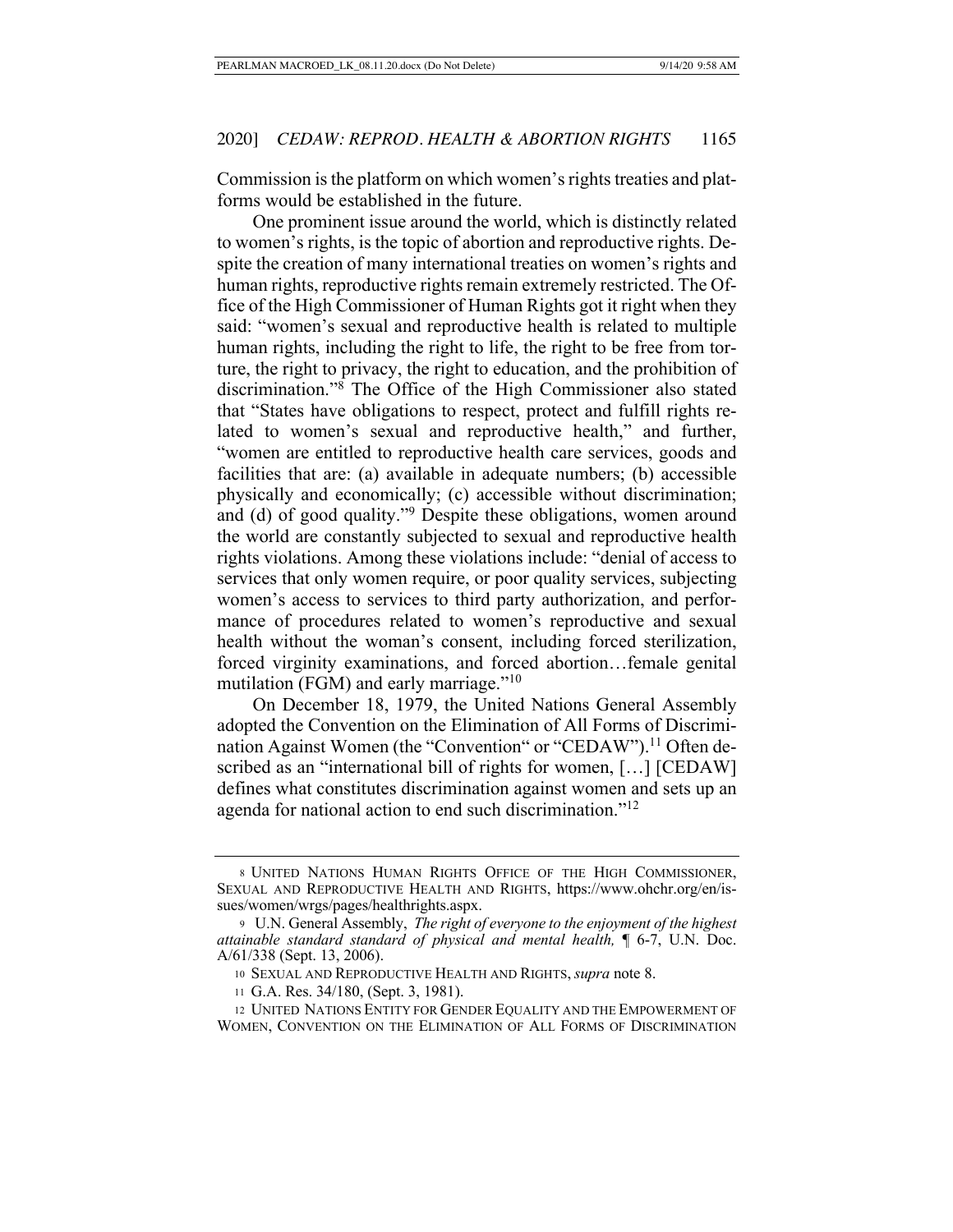CEDAW was based off the work of the CSW, which was founded in 1946 and first met in February of 1947 to monitor and promote women's rights. The CSW is part of the Economic and Social Council ("ECOSOC") within the United Nations and has been supported by a unit within the United Nations called the Division for the Advancement of Women ("DAW") which is part of the United Nations Secretariat and was established by ECOSOC Resolution 11(II) in 1946. According to Resolution 11, the function of the CSW is to "prepare recommendations and reports to the Economic and Social Council on promoting women's rights in political, economic, social, and educational fields. The Commission shall also make recommendations to the Council on urgent problems requiring immediate attention in the field of women's rights."13 The CSW, which meets annually for two weeks, adopts "multi-year work programmes to appraise progress and make further recommendations to accelerate the implementation of the Plan for Action. A 1996 resolution expanded the CSW's mandate to include reviewing and monitoring progress of the implementation of the Beijing Declaration and Platform for Action, and "mainstreaming a gender perspective in UN activities."14

Prior to drafting the Convention on the Elimination of All Forms of Discrimination against Women, the Commission on the Status of Women drafted the Convention on the Political Rights of Women in 1953, which was the first international document recognizing and protecting political rights of women.<sup>15</sup> In 1957, the Commission drafted the Convention on the Nationality of Married Women, and in 1962, the Convention on Consent to Marriage, Minimum Age for Marriage and Registration of Marriages.<sup>16</sup> Additionally, the Commission worked on the 1951 Convention concerning Equal Remuneration for Men and Women Workers for Work of Equal Value, "enshrin[ing] the principle of equal pay for equal work."17 And after creating the Convention on the Elimination of All Forms of Discrimination against

AGAINST WOMEN: OVERVIEW OF THE CONVENTION, http://www.un.org/womenwatch/daw/cedaw/.

<sup>13</sup> Economic and Social Council Res. 1946/24 (July 13, 1946). [http://www.un.org/women-

watch/daw/csw/pdf/CSW\_founding\_resolution\_1946.pdf].

<sup>14</sup> COMMISSION ON THE STATUS OF WOMEN, *supra* note 7.

<sup>15</sup> *A Brief History of the Commission of the Status of Women*, UN WOMEN, available at http://www.unwomen.org/en/csw/brief-history

<sup>16</sup> *Id.*

<sup>17</sup> *Id.*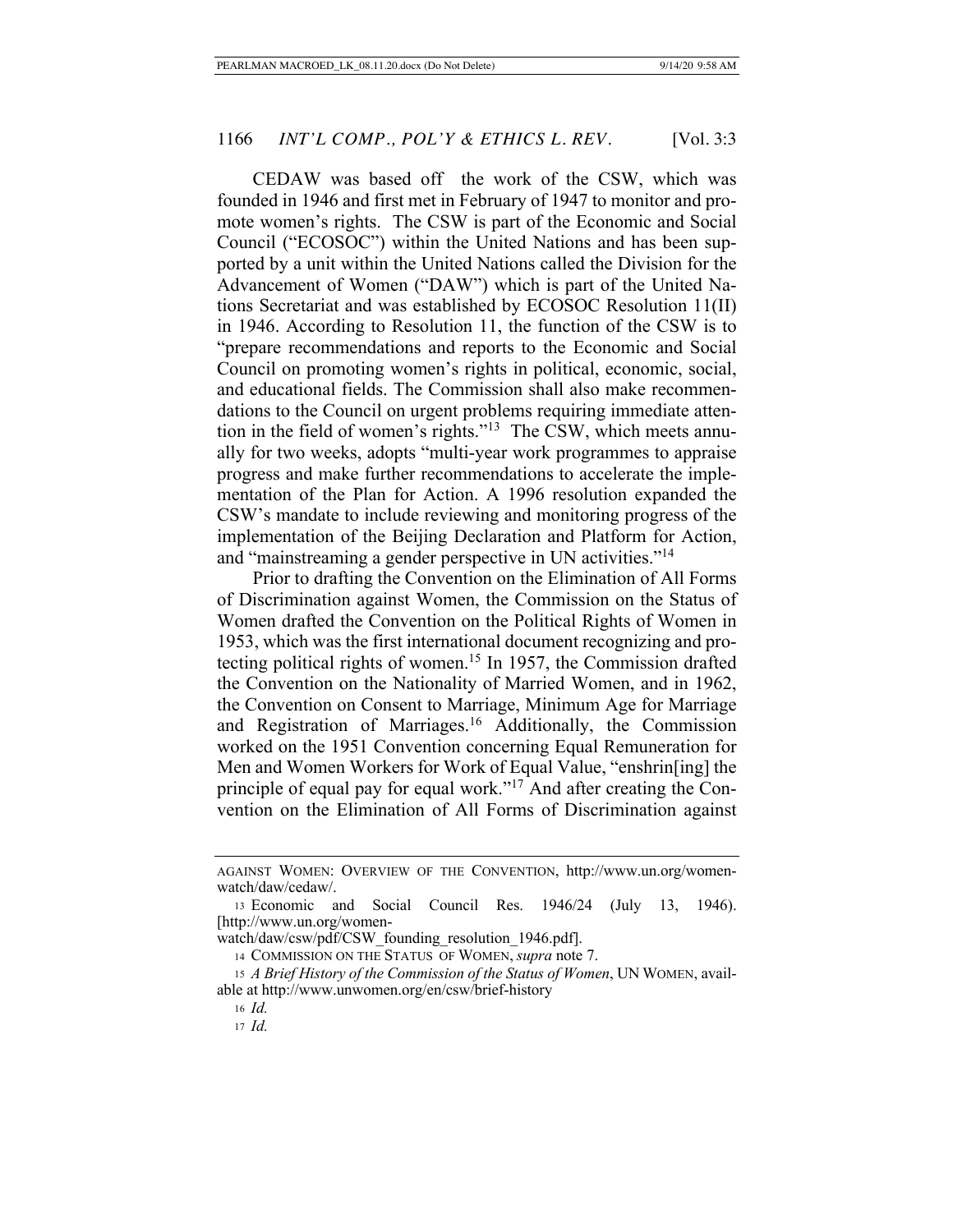Women, in 1995, the Commission was considered the "preparatory body" for the Fourth World Conference on Women, which adopted the Beijing Declaration and Platform for Action (the "Platform")—a platform built on both the Convention on the Elimination of All Forms of Discrimination Against Women, among other conferences, and ECOSOC resolutions.

The Platform's single purpose was "gender equality and the empowerment of all women, everywhere,"<sup>18</sup> and is considered "the most progressive blueprint ever for advancing women's rights."19 The Plan for Action established twelve areas of critical concern: (i) women and poverty; (ii) unequal access to education and training; (iii) unequal access to health care and other services; (iv) violence against women; (v) the effects of armed conflict on women; (vi) economic inequality; (vii) inequality in decision-making; (viii) insufficient means to promote equality; (ix) inadequate protection of human rights of women; (x) women and media; (xi) women and the environment; and (xii) discrimination against and violation of the rights of the girl child.<sup>20</sup> According to the Platform's mission statement, its goal was to

remov[e] all the obstacles to women's active participation in all spheres of public and private life through a full and equal share in economic, social, cultural and political decision-making. This means that the principle of shared power and responsibility should be established between women and men at home, in the workplace and in the wider national and international communities. Equality between women and men is a matter of human rights and a condition for social justice and is also a necessary and fundamental prerequisite for equality, development and peace. A transformed partnership based on equality between women and men is a condition for people-centered sustainable development.<sup>21</sup>

Later in the mission statement, the Platform discusses how to succeed in implementing the Declaration. Calling on governments, international organizations, and institutions at all levels, the Platform

<sup>18</sup> *The Beijing Platform for Action: Inspiration Then and Now*, UN WOMEN, available at http://beijing20.unwomen.org/en/about.

<sup>19</sup> *Id.* 

<sup>20</sup> The United Nations Fourth World Conference on Women, *Action for Equality, Development and Peace: Platform for Action* (Sept. 15, 1995),https://www.un.org/en/events/pastevents/pdfs/Beijing\_Declaration\_and\_Platform\_for\_Action.pdf.

<sup>21</sup> *Id.* at Mission Statement (1).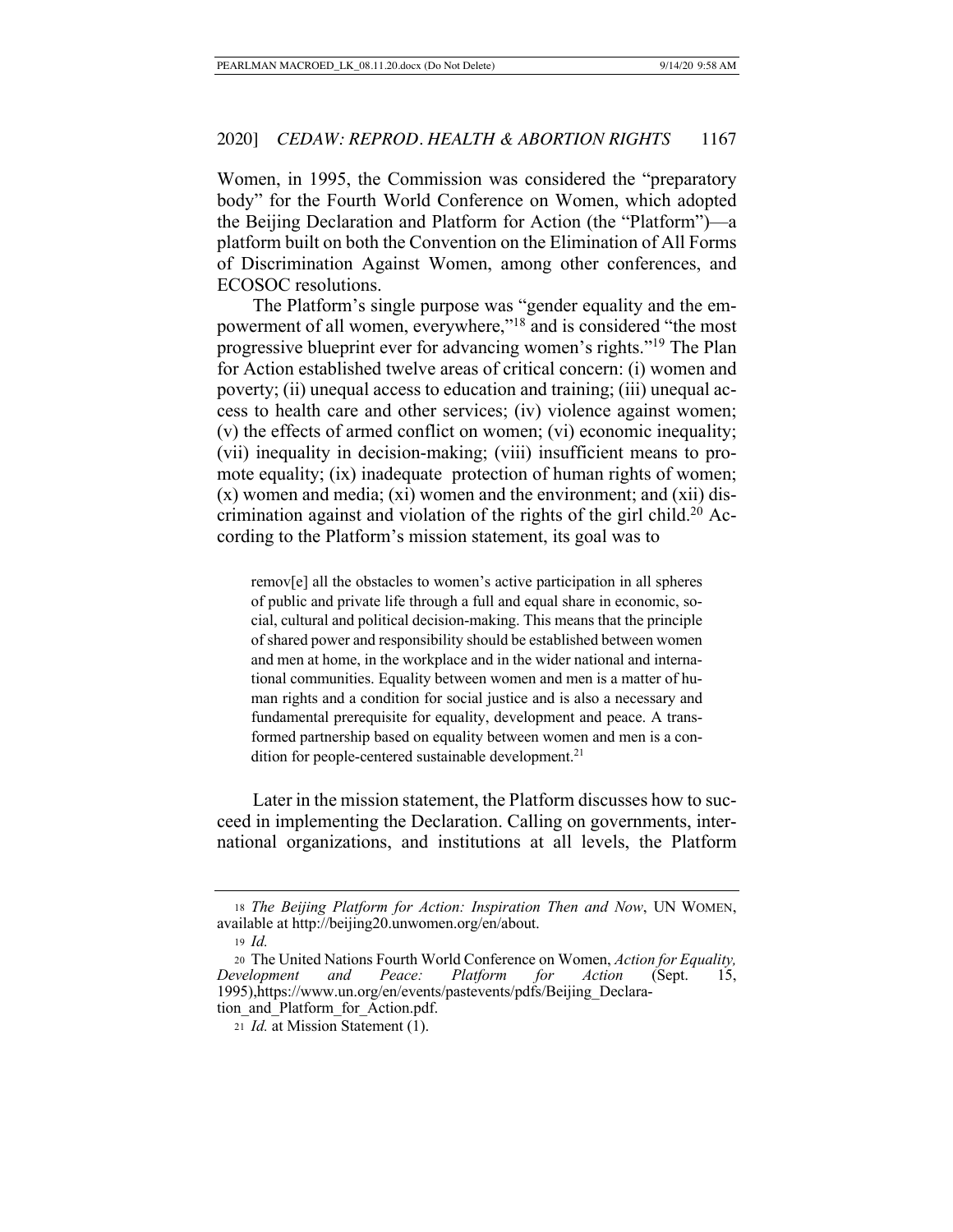required, among other things, the "establishment or strengthening of mechanisms at all levels for accountability to the world's women."<sup>22</sup>

Despite the fact that these organizations, arms of the United Nations, and treaties exist that are meant to protect women and promote gender equality around the world, they are not the *primary* reason that inequality around the world has improved as time has gone on, though they have had some impact.

This paper will discuss what impact, if any, the Convention on the Elimination of All Forms of Discrimination Against Women specifically had on Ireland's recent vote to repeal their Eighth Amendment and legalize abortion in a country that has historically had some of the strictest abortion laws in the world. This note will also address abortion in the United States and will conclude with the view that the U.S. *should* ratify CEDAW, if not for its potential impact on promoting equality, then to legitimize the United States' claims that it is a leading nation in the fight to defend the rights of women in the U.S. and around the word.

## II. THE SIGNIFICANCE OF THE CONVENTION ON THE ELIMINATION OF ALL FORMS OF DISCRIMINATION AGAINST WOMEN

CEDAW, although not actually the first treaty concerning the equal rights of women and men, was revolutionary in paving the way for other equality platforms. The Convention is a comprehensive document highlighting the many areas of inequality between men and women.23 The United Nations Human Rights Office of the High Commissioner explains:

> the spirit of the Convention is rooted in the goals of the United Nations: to reaffirm faith in fundamental human rights, in the dignity, and worth of the human person, in the equal rights of men and women. The present document spells out the meaning of equality and how it can be achieved. In doing so, the Convention establishes not only an international bill of rights for women, but also, an agenda for action by countries to guarantee the enjoyment of those rights.<sup>24</sup>

<sup>22</sup> *Id.* at Mission Statement (5).

<sup>23</sup> Convention, *supra* note 11 at Introduction.

 <sup>24</sup> *Convention on the Elimination of All Forms of Discrimination against Women New York, 18 December 1979*, UNITED NATIONS HUMAN RIGHTS, https://www.ohchr.org/en/professionalinterest/pages/cedaw.aspx.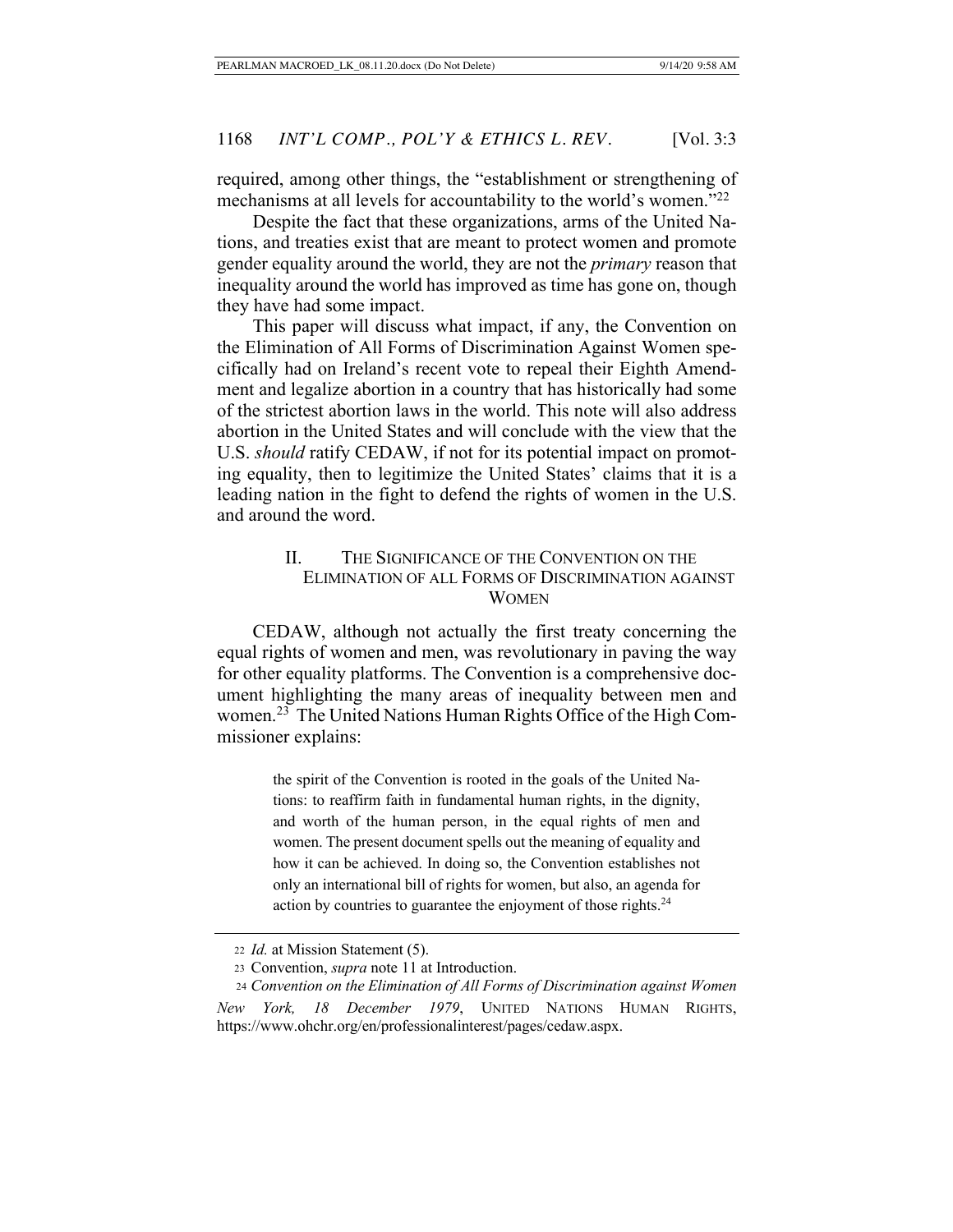What makes this convention perhaps different from other human rights treaties before it, is that it not only deals with civil rights and the legal status of women, but also discusses human reproduction, reproductive rights, and the impact of different cultures on gender equal $itv.<sup>25</sup>$ 

The Convention consists of 30 Articles covering a variety of issues. Article one provides a definition of discrimination. Articles two through sixteen set out a "comprehensive framework for tackling gender inequality,"26 addressing the following topics: the duty of states, equality, special measures, stereotyping and cultural prejudices, trafficking and prostitution, political and public life, participation at the international level, nationality, education, employment, health, economic and social benefits, women in rural areas, equality before the law, and marriage and family life.<sup>27</sup>

The implementation of the Convention is monitored by the Committee on the Elimination of Discrimination against Women (the "Committee"). The Committee is comprised of 23 experts of "high moral standing and competence in the field covered by the Convention."28 These experts are nominated by their home countries and are officially elected onto the Committee by the states party to the Convention. Articles 17 through 30 of the Convention describe the Committee's role in implementing and monitoring the progress of the Convention. Articles 17-24 explain the "composition and procedures of the CEDAW Committee, the relationship between CEDAW and national and international legislation and the obligation to States to take all steps necessary to implement CEDAW in full."29 Articles 25-30 discuss more of the administration of the Committee including

 <sup>25</sup> Convention, *supra* note 11 at Introduction.

 <sup>26</sup> Government Equalities Office, *Policy Paper: Convention on the Elimination of* 

*All Forms of Discrimination Against Women (CEDAW) Articles*, GOV UK (June 22, 2011), https://www.gov.uk/government/publications/convention-on-the-elimination-of-all-forms-of-discrimination-against-women-cedaw-articles.

<sup>27</sup> *Id.*

 <sup>28</sup> UNITED NATIONS ENTITY FOR GENDER EQUALITY AND THE EMPOWERMENT OF WOMEN, CONVENTION ON THE ELIMINATION OF ALL FORMS OF DISCRIMINATION AGAINST WOMEN: COMMITTEE ON THE ELIMINATION OF DISCRIMINATION AGAINST WOMEN, https://www.un.org/womenwatch/daw/cedaw/committee.htm.

<sup>29</sup> *Id.* at Articles 17-24.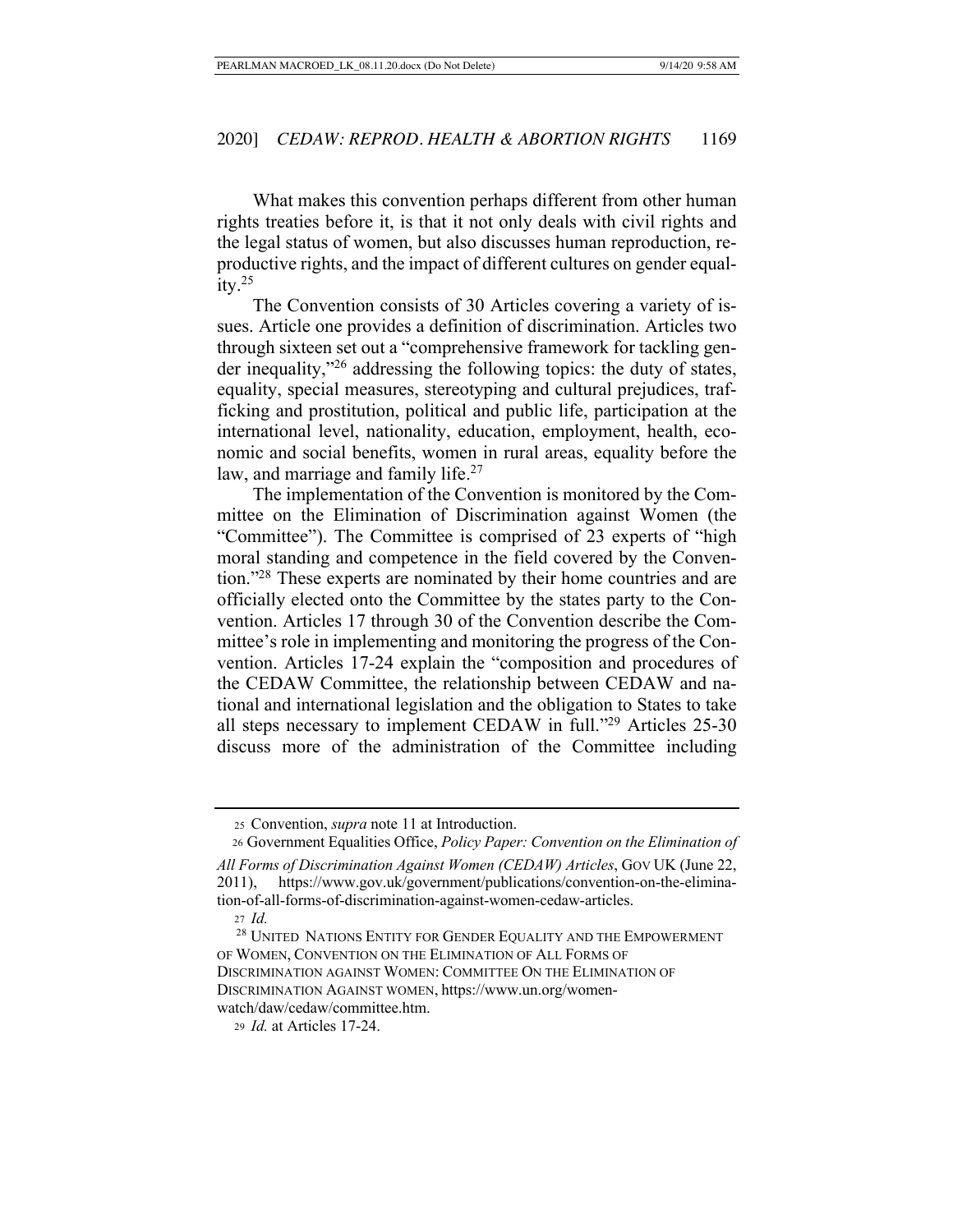administrative procedures regarding enforcement of CEDAW, and ratification.30

The Convention was initially adopted by the United Nations General Assembly on December 18, 1979.<sup>31</sup> There are currently 99 signatories and 189 parties to the convention.32 The United States is *not* among the countries who have signed, ratified, and/or implemented the treaty.33 The only other countries who have not ratified the Convention are Iran, Sudan, Somalia, Palau, and Tonga.34

On October 6, 1999, the General Assembly adopted the Optional Protocol to the Convention (the "Optional Protocol"), which added 21 Articles "recogniz[ing] the competence of the Committee on the Elimination of Discrimination against Women—the body that monitors' States parties' compliance with the Convention – to receive and consider complaints from individuals or groups within its jurisdiction."35 Optional Protocols follow many human rights treaties and generally provide procedures to address a specific area within the treaty or an issue related to the treaty. Article 2 of the Optional Protocol created the following communications procedure:

communications may be submitted by or on behalf of individuals or groups of individuals under jurisdiction of a State Party, claiming to be victims of any of the rights set forth in the Convention by that State Party. Where a communication is submitted on behalf of individuals or groups of individuals, this shall be with their consent unless the author can justify acting ono their behalf without such consent.36

The second procedure included in the Optional Protocol, this time under Article 8, is the "inquiry procedure," which details

<sup>30</sup> *Id.* at Articles 25-30.

<sup>31</sup> *Status of Treaties: Convention on the Elimination of All Forms of Discrimination Against Women,* United Nations Treaty Collection, available at *https*://treaties.un.org/Pages/ViewDetails.aspx?src=TREATY&mtdsg\_no=IV-8&chapter=4&lang=en.

<sup>32</sup> *Id.*

<sup>33</sup> *Id.*

<sup>34</sup> *US: Ratify Women's Rights Treaty: 30 Years on, Obama Administration, Senate Leaders Should Press for Action*, HUMAN RIGHTS WATCH (July 15, 2010), https://www.hrw.org/news/2010/07/15/us-ratify-womens-rights-treaty.

<sup>35</sup> Optional Protocol to the Convention on the Elimination of All Forms of Discrimination Against Women, 6 Oct. 1999, 2131 U.N.T.S. 83.

<sup>36</sup> *Id.* at Article 2; *See generally* What is an Optional Protocol?, *infra* note 38.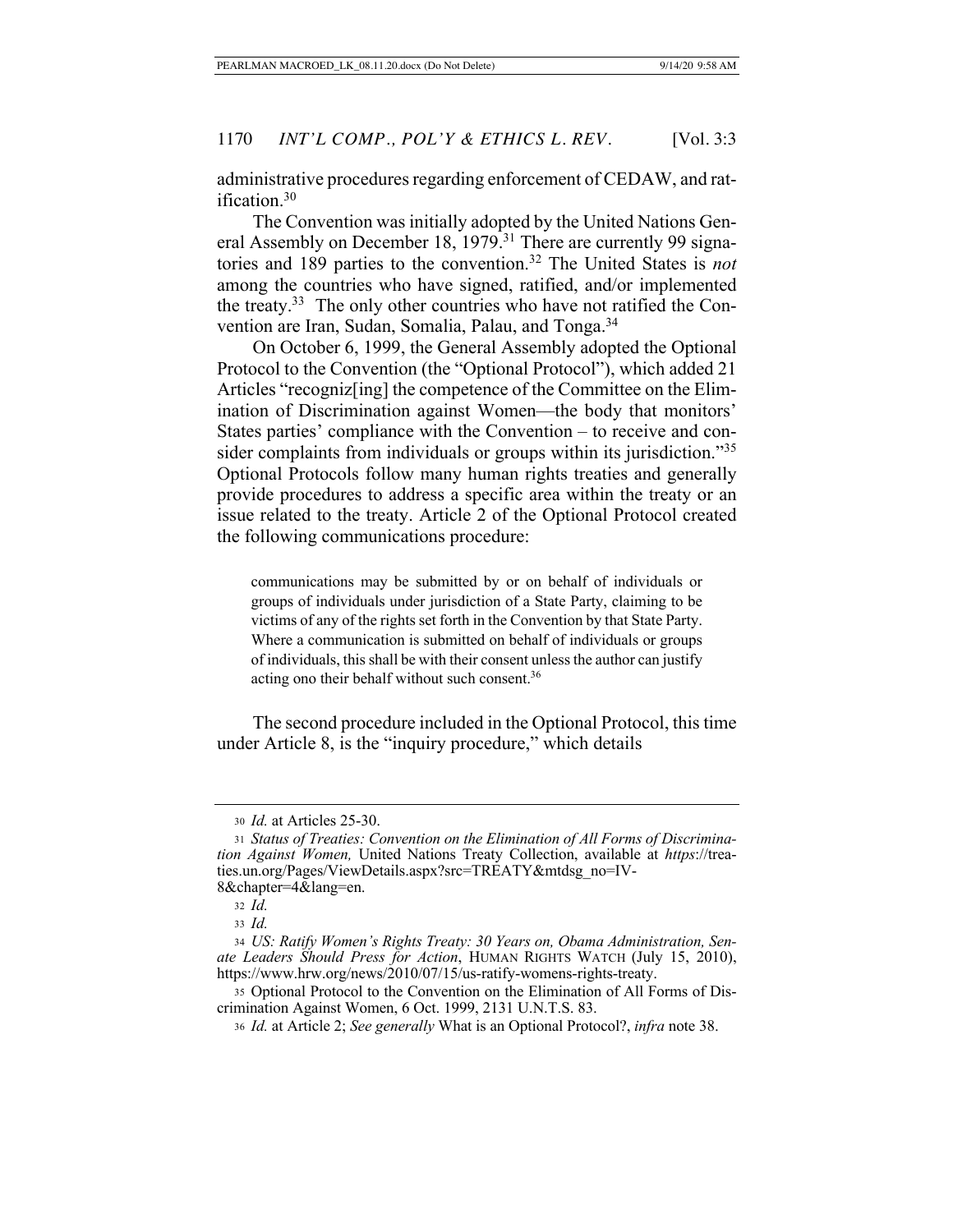[...] If the Committee receives reliable information indicating grave or systematic violations by a State Party of rights set forth in the Convention, the Committee shall invite that State Party to cooperate in the examination of the information and to this end to submit observations with regard to the information concerned. 2. Taking into account any observations that may have been submitted by the State Part concerned as well as any other reliable information available to it, the Committee may designate one or more of its members to conduct an inquiry and to report urgently to the Committee. Where warranted and with the consent of the State Party, the inquiry may include a visit to its territory. 3. After examining the findings of such an inquiry, the Committee shall transmit these findings to the State Part concerned together with any comments and recommendations. 4. The State Party concerned shall, within six months of receiving the findings, comments and recommendations transmitted by the Committee, submit its observations to the Committee. 5. Such an inquiry shall be conducted confidentially and the cooperation of the State Party shall be sought at all stages of the proceedings.<sup>37</sup>

The preamble of the Optional Protocol explains the purpose of the protocol as, "reaffirm[ing] the determination of the States parties which adopt the protocol to ensure the full and equal enjoyment by women of all human rights and fundamental freedoms and to take effective action to prevent violations of these rights and freedoms."38

Prior to passing the Optional Protocol, there were two ways that the treaty's obligations were enforced within the countries that ratified it. First, there was a reporting procedure.<sup>39</sup> Under this procedure, States submitted a report to the Committee within one year of ratifying CEDAW and would need to submit a new report every four years. Within these reports, the States discuss how they are implementing and giving effect to the Convention's provisions.<sup>40</sup> The Committee then reviews the report and considers options for further action. The second means of enforcement is known as the "interstate procedure," and is explained in Article 29 of the Convention.<sup>41</sup> In addition to maintaining the two previous forms of enforcement that were written

<sup>37</sup> *Id.* at Article 8; *See generally* What is an Optional Protocol?, *infra* note 38.

<sup>38</sup> *Id.* at Preamble.

<sup>39</sup> UNITED NATIONS ENTITY FOR GENDER EQUALITY AND THE EMPOWERMENT OF WOMEN, CONVENTION ON THE ELIMINATION OF ALL FORMS OF DISCRIMINATION AGAINST WOMEN: WHY AN OPTIONAL PROTOCOL? http://www.un.org/womenwatch/daw/cedaw/protocol/why.htm.

 $40$  *Id.* 

<sup>41</sup> *Id.*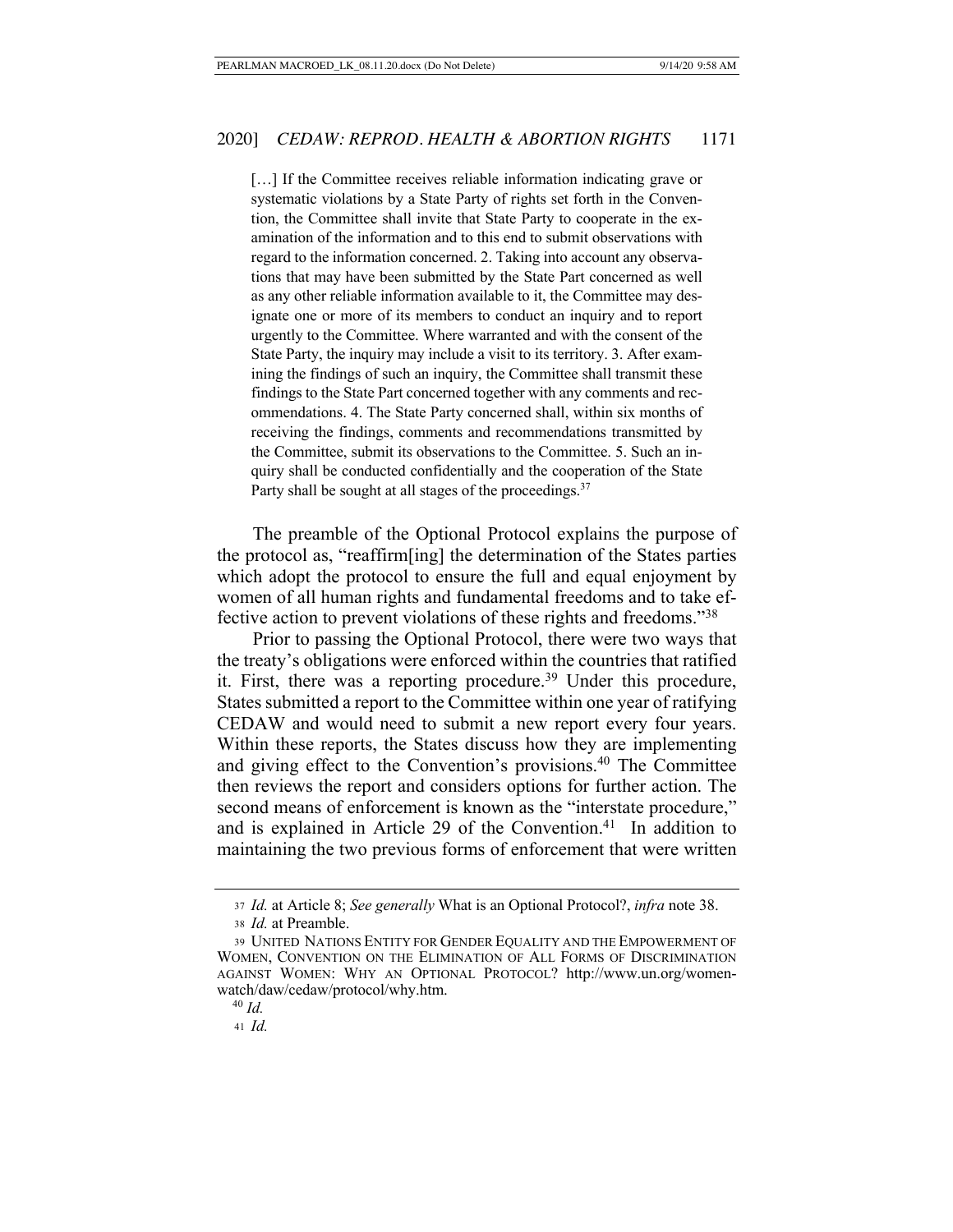into the original articles of the Convention, CEDAW's Optional Protocol is the first protocol following human rights treaties that addresses gender-specific complaints and provide a procedure for making those complaints, by including the aforementioned Articles 2 and 8.42

### *A. CEDAW and Reproductive Rights*

CEDAW, known as the 'international women's bill of rights,' "represents the most comprehensive global consensus on promoting and protecting women's rights and the associated obligations of both governments and private actors."43 In fact, the introduction to the Convention explains that this Convention is the only human rights treaty that mentions family planning. The Preamble of the Convention states "bearing in mind the great contribution of women to the welfare of the family and to the development of society, so far not fully recognized, the social significance of maternity and the role of both parents in the family and in the upbringing of children, and aware that the role of women in procreation should not be a basis for discrimination... ."<sup>44</sup>

More specifically, Article 10(h) of the Convention states:

State Parties shall take all appropriate measures to eliminate discrimination against women in order to ensure to them equal rights with men in the field of education and in particular to ensure, on a basis of equality of men and women: (h) Access to specific educational information to help to ensure the health and well-being of families, including information and advice on family planning.45

Article 4(2) states, "adoption by State Parties of special measures…aimed at protecting maternity shall not be considered discriminatory." Article 16(e) of the Convention guarantees women the right "to decide freely and responsibly on the number and spacing of their children and to have access to the information, education and

<sup>42</sup> *Id.*

 <sup>43</sup> Heidi Nichols Haddad, *The U.S. Hasn't Signed the World's Foremost Women's Rights Treaty. Activists Have Gotten Local Versions Passed Instead*, WASH. POST (Mar. 8, 2020), https://www.washingtonpost.com/politics/2020/03/08/us-hasntsigned-worlds-foremost-womens-rights-treaty-activists-have-gotten-local-versionspassed-instead/

<sup>44</sup> Convention, *supra* note 11, at Preamble.

<sup>45</sup> Convention, *supra* note 11, at Article 10(H).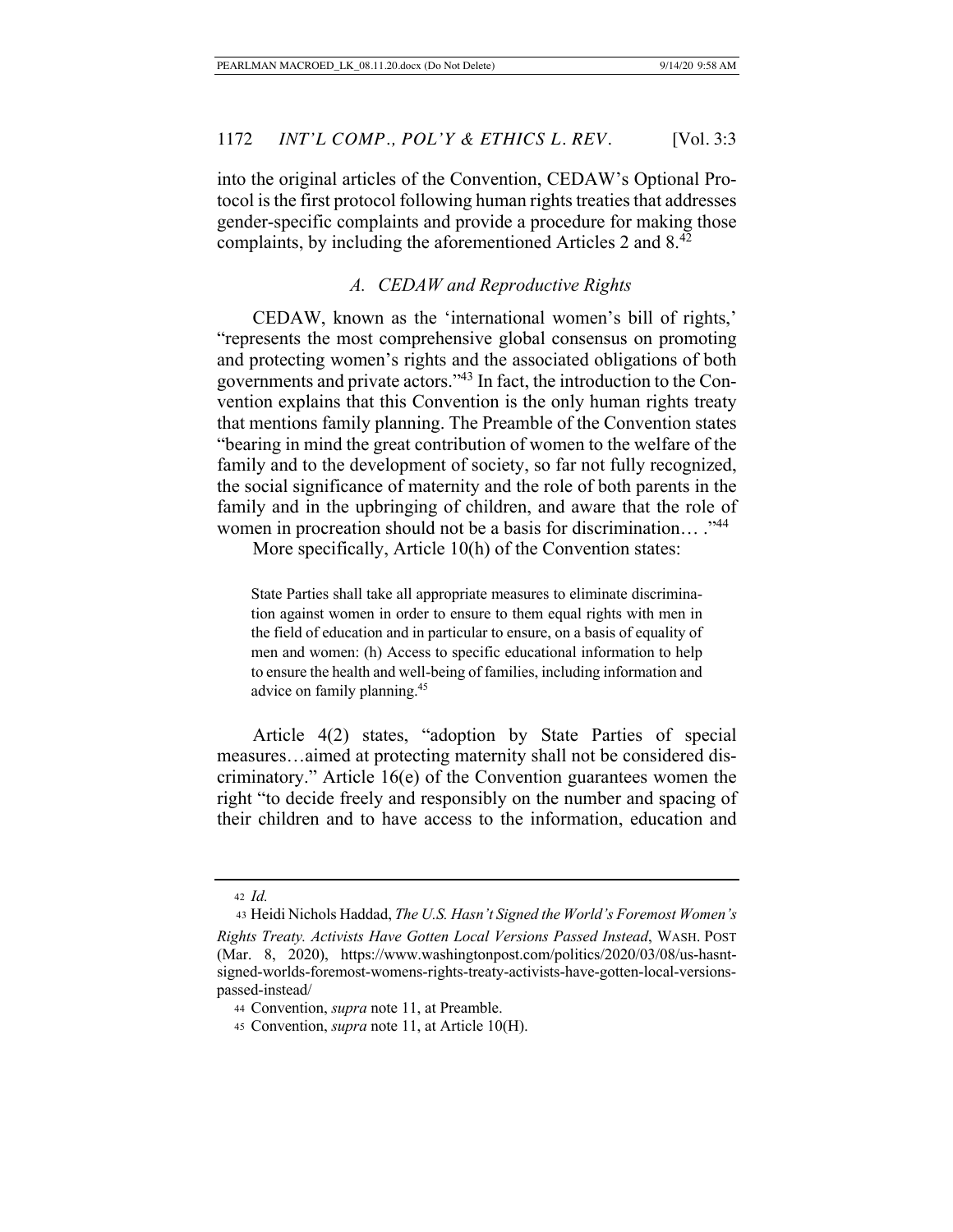means to enable them to exercise these rights."46 More generally, the Convention maintains "provisions for maternity protection and childrearing" by both sexes. Accordingly, provisions for maternity protection and child-care are proclaimed as essential rights and are incorporated into all areas of the Convention, whether dealing with employment, family law, health care, or education.<sup>47</sup>

### *B. CEDAW and Ireland's Compliance*

Ireland ratified the Convention in 1985. In 2017, the Committee on the Elimination of Discrimination against Women released their "concluding observations on the combined sixth and seventh periodic reports of Ireland," (the "Report") which was adopted by the Committee at its 66th session in February/March 2017.<sup>48</sup>

In their Report, the Committee first referenced some "positive aspects," since its prior review of Ireland in 200549 (although notably, the 2017 report was strikingly similar to that which was included in the 2005 report). Among these included the passage of many acts promoting gender equality: The Paternity Leave and Benefit Act (2016) which introduced paid leave for new fathers; The Gender Recognition Act (2015), which provided that at age 16, the individual's preferred gender will be recognized by the State; The Children and Family Relationships Act (2015), which protects children in "diverse families… in relation to guardianship and custody;" and The Criminal Justice (Female Genital Mutilation) Act  $(2012).<sup>50</sup>$ 

Additionally, the Committee indicated which treaties Ireland recognizes: The Optional Protocol to the Convention on the Rights of the Child (2014); The Domestic Workers Convention (2011) of the International Labour Organization (2014); The United Nations Convention against Transnational Organized Crime and the Protocol to Prevent, Suppress and Punish Trafficking in Persons, Especially Women and Children, supplementing the Convention against Transnational Organized Crime (2010).<sup>51</sup> Finally, the Committee welcomed Ireland's

<sup>46</sup> Convention, *supra* note 11, at Article 16(E).

<sup>47</sup> Convention, *supra* note 11, at Introduction.

<sup>48</sup> Comm. on the Elimination of Discrimination against Women, Concluding observations on the combined sixth and seventh periodic reps. of Ireland, CEDAW/C/IRL/CO/6-7 (2017)

<sup>49</sup> *Id.* at 1-2.

<sup>50</sup> *Id.* at 2.

<sup>51</sup> *Id.* at 2.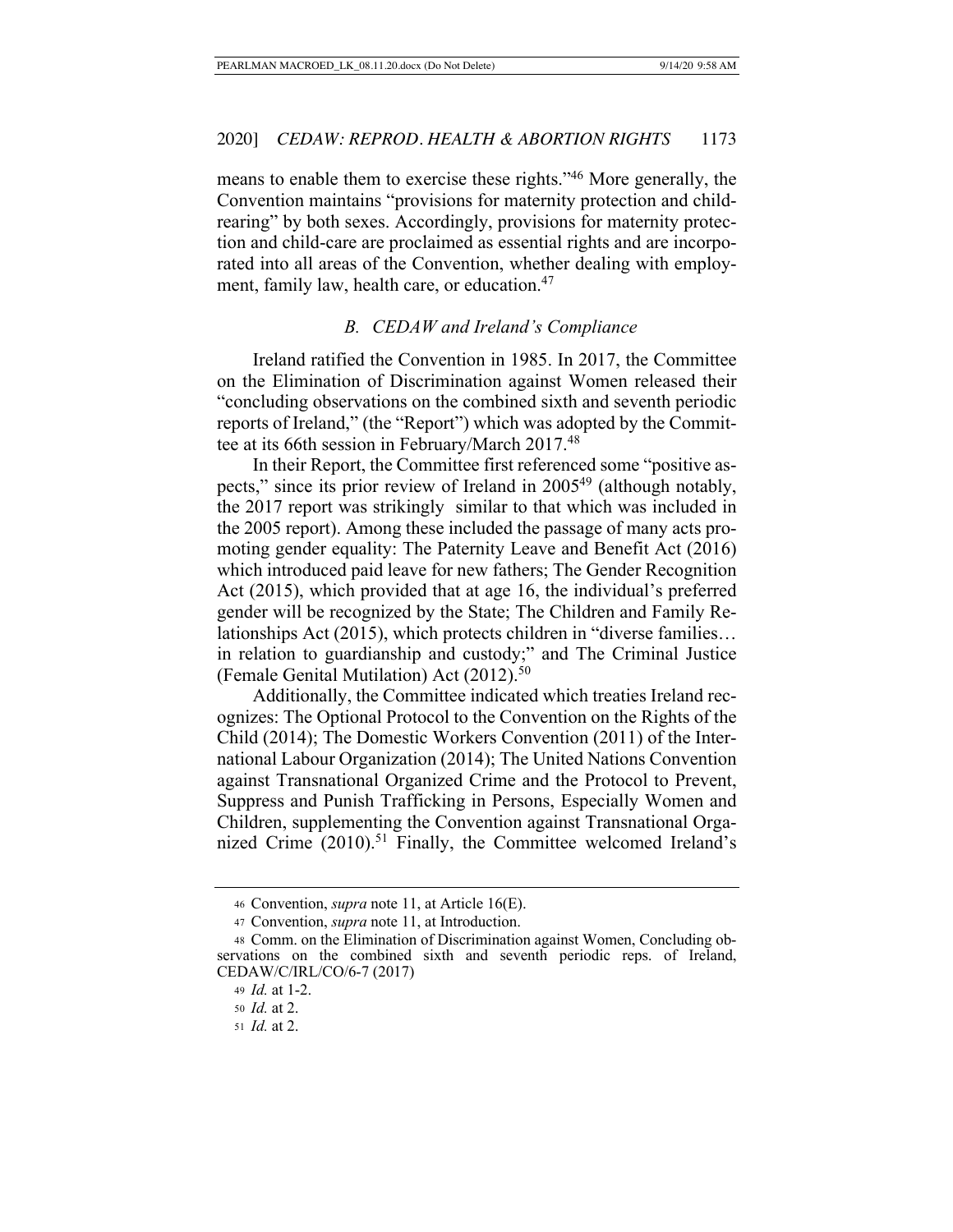effort to improve "its policy framework aimed at accelerating the elimination of discrimination against women and promoting gender equality," in referring to Ireland's National Action Plan on Women, Peace and Security (2015-2018); and The National Health Strategy (2015-  $2020$ ).<sup>52</sup>

After commending Ireland for its "positive aspects" and improvements since 2005, the Report discuses "principal areas of concern and recommendations." In regard to women's reproductive rights, the report first addresses Ireland's Constitutional and legislative framework.<sup>53</sup> The Report indicated that although the Committee previously recommended that Article 40.3.3 of Ireland's Constitution (the Eighth Amendment, their law on abortion) be amended, Ireland did not do so. The Committee wrote about its concern "that access to abortion in the State party is restricted to cases where there is a real and substantial risk to the life of the pregnant woman under the Protection of Life During Pregnancy Act of 2013… and that this exception is interpreted in a very restrictive manner."54 Furthermore, the Committee notes its concern with Ireland's Regulation of Information (Services Outside the State For Termination of Pregnancies) Act of 1995, which criminalizes healthcare providers and advocates who give information about abortion and offers the option to get an abortion.<sup>55</sup>

The Committee expressed concern with four potential results of such restrictive legislation:

- (a) Abortion in all cases other than where there is a real and substantial risk to the life of the pregnant woman is criminal and carries a maximum penalty of 14 years imprisonment; (b) Women and girls are compelled to travel outside the State party to obtain an abortion in countries where it is legally available on wider grounds; (c) Women and girls without means to travel outside the State party to obtain an abortion…may be forced to undertake unsafe abortion, which may lead to severe mental pain and suffering; and (d) Health-care providers and pregnancy counsellors cannot freely provide information on abortion for fear of being prosecuted for violating the Regulation of the Information Act of 1995.<sup>56</sup>
- <sup>52</sup> *Id.* at 2.
- <sup>53</sup> *Id.* at 3.

<sup>54</sup> *Id.* at 12.

<sup>55</sup> *Id.* at 12.

<sup>56</sup> *Id.* at 12.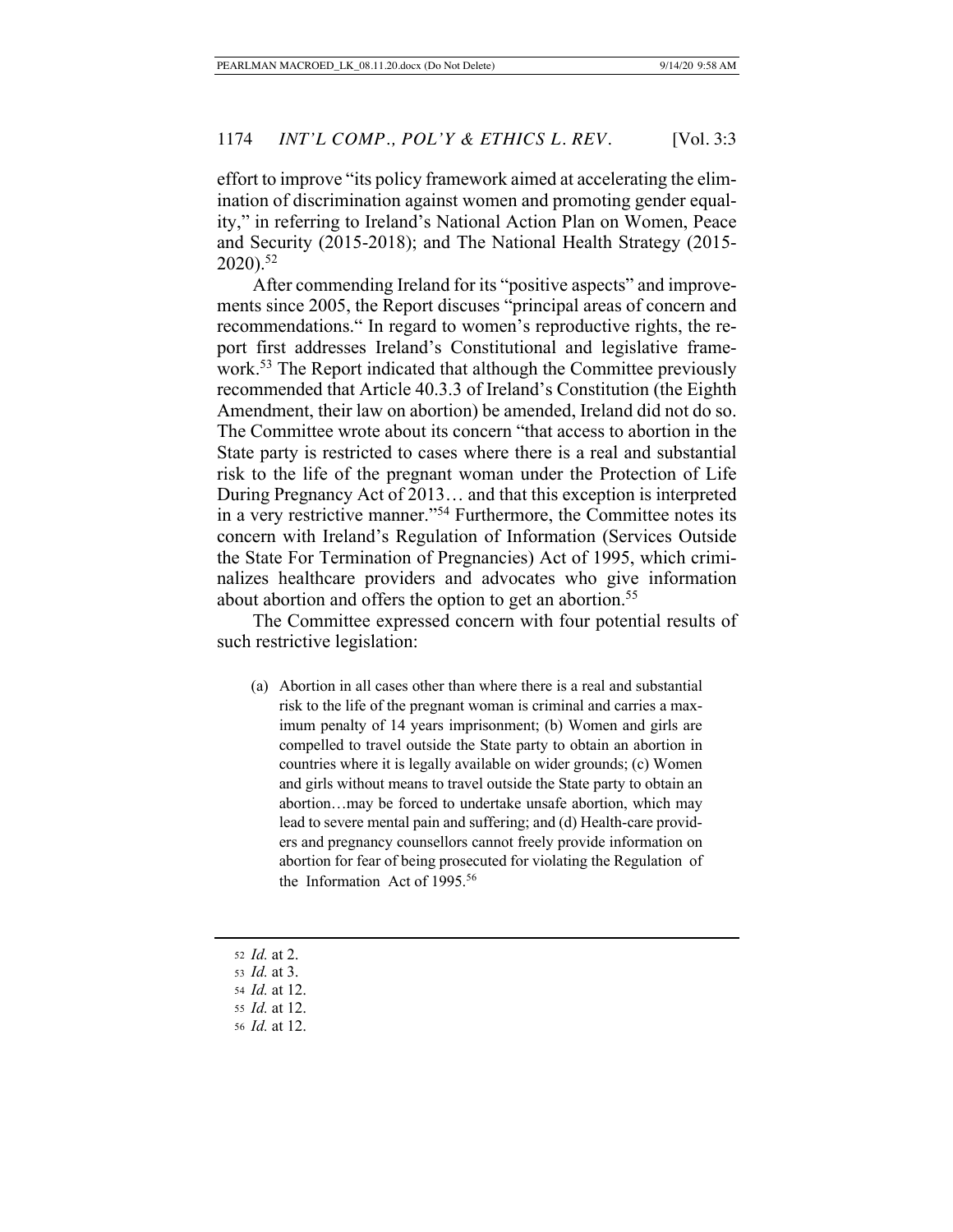After noting these concerns, the Committee provided recommendations to the State about what Ireland should do to prevent these outcomes. First, the Committee recommended the repeal of the Protection of Life During Pregnancy Act.<sup>57</sup> Doing this, the Committee explains, would "legalize the termination of pregnancy at least in cases of rape, incest, risk to the physical or mental health or life of the pregnant women, and severe impairment of the foetus, and decriminalize abortion in all other cases."58 The Committee also recommended the intensification of programs that ensure "availability, accessibility and use of modern contraceptives."59 This recommendation was previously made in a Committee Report from 1999.<sup>60</sup> Thirdly, the Committee recommended the repeal of the Regulation of Information (Services Outside the State For Termination of Pregnancies) Act of 1995.<sup>61</sup> The Committee insisted that doing this would ultimately result in women having free access to sexual and reproductive health information and would allow health-care providers to "not operate under a constant fear that their services may be subject to criminal investigation."62 Finally, the Committee requested that the State ensure post-abortion health-care services, regardless of whether the woman has undergone a legal or illegal abortion.<sup>63</sup>

### III. THE HISTORY OF REPRODUCTIVE RIGHTS IN IRELAND

#### *A. Background*

A woman's right to abortion in Ireland has always been extremely restricted. Section 58 of Ireland's Offences Against the Person Act of 1861, states:

every woman, being with child, who, with intent to procure her own miscarriage, shall unlawfully administer to herself any poison or other noxious thing, or shall unlawfully use any instrument or other means whatsoever with the like intent, and whosoever, with intent to procure the miscarriage of any woman, whether she be or be not with child, shall

- <sup>57</sup> *Id.* at 12.
- <sup>58</sup> *Id.*
- <sup>59</sup> *Id.*
- <sup>60</sup> *Id.*
- <sup>61</sup> *Id.*
- <sup>62</sup> *Id.*
- <sup>63</sup> *Id.* at 12-13.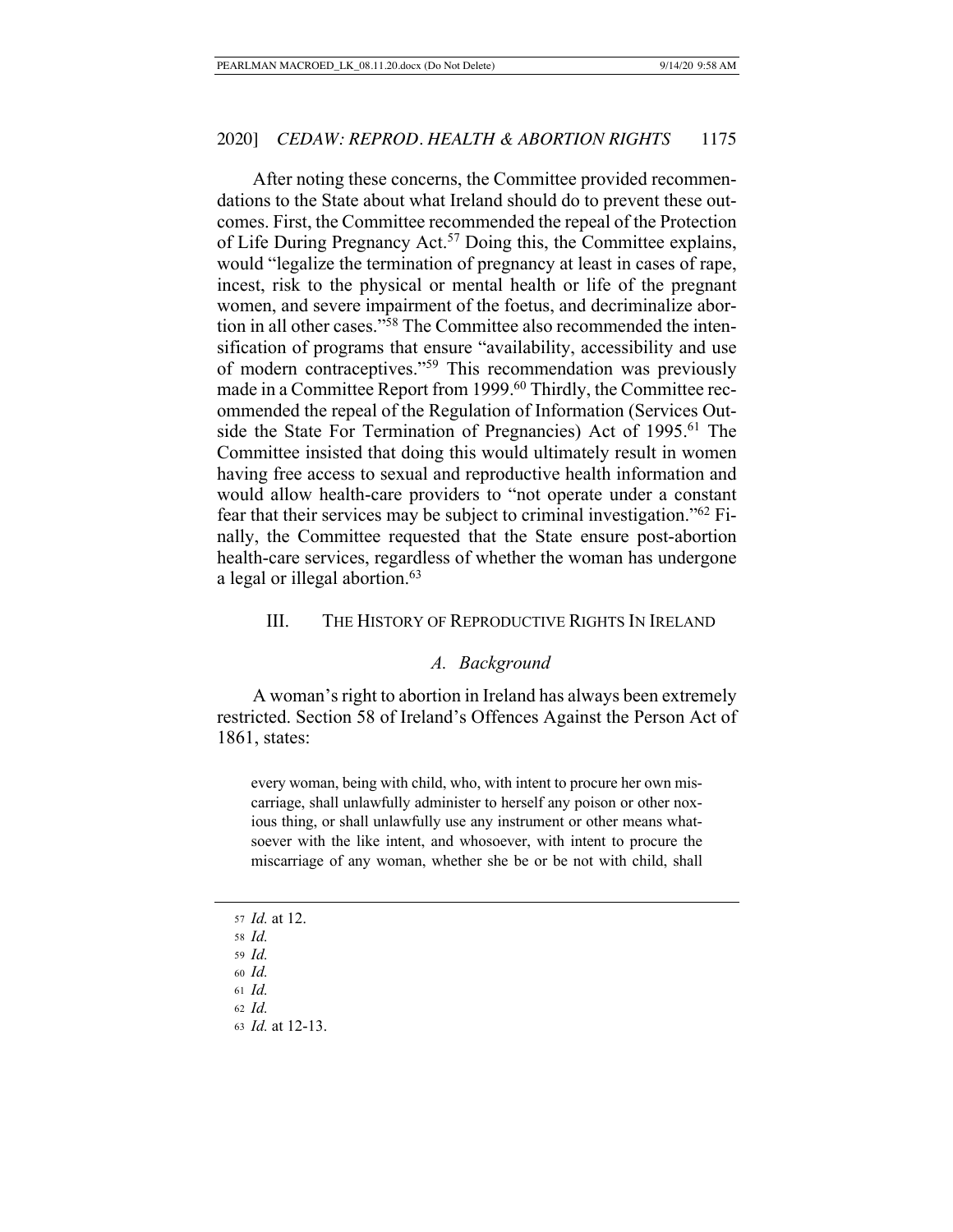unlawfully administer to her or cause too be taken by her any poison or other noxious thing, or shall unlawfully use any instrument or other means whatsoever with the like intent, shall be guilty of felony, and being convicted thereof shall be liable…to be kept in penal servitude for life $\ldots$ <sup>64</sup>

In addition, Section 59 states:

whoever shall unlawfully supply or procure any poison or other noxious thing, or any instrument or thing whatsoever, knowing that the same is intended to be unlawfully used or employed with intent to procure the miscarriage of any woman, whether she be or be not with child, shall be guilty of a misdemeanor, and being convicted thereof shall be liable…to be kept in penal servitude...<sup>65</sup>

When the Irish Constitution was passed in 1937, the Constitution in Article 50.1 made a provision for the continuation of these laws from 1861, stating

subject to this Constitution and to the extent to which they are not inconsistent therewith, the laws in force in [Ireland] immediately prior to the date of the coming into operation of this Constitution shall continue to be of full force and effect until the same or any of them shall have been repealed or amended by enactment of [Parliament].<sup>66</sup>

 The result of this provision was the continued criminalization of abortion in Ireland.

The Eighth Amendment of Ireland's Constitution, which was passed in 1983 with a 67% vote in favor of the amendment's passing, added a new subsection three to Article 40.3 stating: "The State acknowledges the right to life of the unborn and, with due regard to the equal right of the mother, guarantees in its laws to respect, and, as far as practicable, by its laws to defend and vindicate that right."67 This

<sup>64</sup> Offences Against the Person Act 1861 (Art. 58) (Ir.), http://www.irishstatutebook.ie/eli/1861/act/100/section/58/enacted/en/index.html.

<sup>65</sup> Offences Against the Person Act 1861 (Art. 59) (Ir.), http://www.irishstatutebook.ie/eli/1861/act/100/section/59/enacted/en/html.

<sup>66</sup> Constitution of Ireland Jul. 1, 1937, art. 50.1 (Ir.), http://www.irishstatutebook.ie/eli/cons/en#part17.

<sup>67</sup> Constitution of Ireland 1937 art. 40.3, http://www.irishstatutebook.ie/eli/1983/ca/8/enacted/en/print.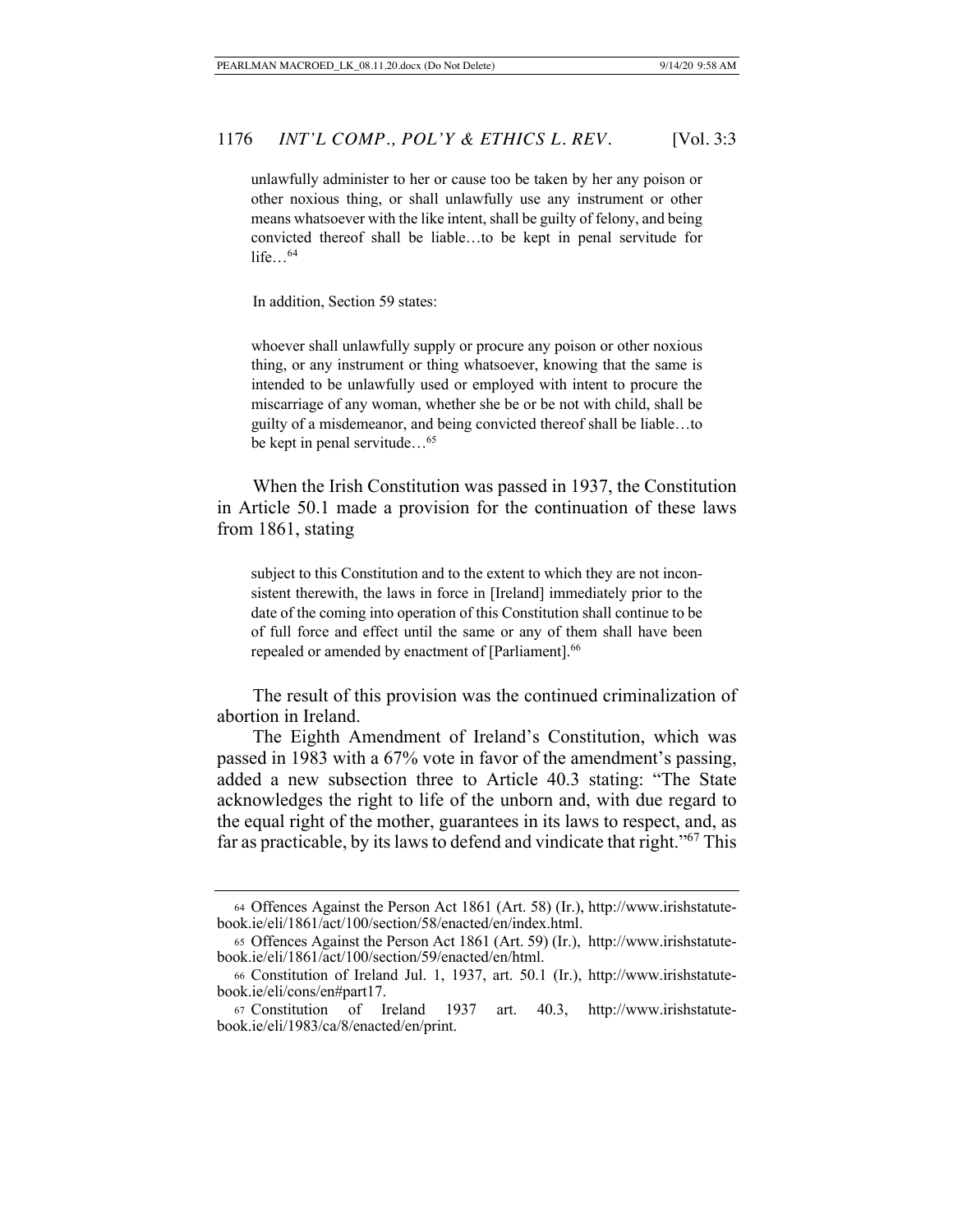law on abortion, nearly a total ban, gave Ireland the reputation of having one of the strictest abortion laws in the world.<sup>68</sup> Before this Amendment was passed, abortion had been considered a criminal offense in Ireland since 1861.69 Ireland had, since its passage in 1937, the only Constitution in Europe that "grant[ed] the right to life prenatally, never mind on an equal basis with a woman."<sup>70</sup>

Just prior to the Amendment being passed, in 1967 the United Kingdom legalized abortion up to 28 weeks, and countries around the world, including the United States with its holding in *Roe v. Wade*, began reforming their abortion laws. As a result, Ireland's anti-abortion groups and the Catholic Church began a campaign to pass an Amendment preventing any attempt to loosen the Irish ban that already existed within the country  $71$ —thus came about the successful campaign to pass the Eighth Amendment.

# *B. 1988: The Attorney General Ex Rel The Society For The Protection Of Unborn Children Ireland Limited v.Open Door Counselling Limited And Dublin Well-Woman Centre Unlimited*

After successfully passing the Eighth Amendment, Ireland's High Court had its first legal challenge to the new amendment in the case of *The Attorney General ex rel. The Society for the Protection of Unborn Children Ireland Limited v. Open Door Counselling Limited and Dublin Well-Woman Centre Limited.*72 This case presented the "first test of the scope of the Eighth Amendment."<sup>73</sup> The defendants, Open Door Counselling Limited and Dublin Well-Woman Centre Limited, were family planning clinics that provided counselling on pregnancy options.74 If a client wanted to undergo an abortion, these

<sup>68</sup> Ciara Nugent, *Ireland May Be About to Repeal One of Europe's Strictest Abortion Laws. This is the History Behind the Referendum*, TIME (May 23, 2018), http://time.com/5286910/ireland-abortion-laws-history/.

<sup>69</sup> *Id.*

<sup>70</sup> *She is Not a Criminal: The Impact of Ireland's Abortion Law,* AMNESTY INTERNATIONAL 20 (2015), https://www.amnesty.org.uk/files/she\_is\_not\_a\_criminal\_report\_-\_embargoed\_09\_june.pdf.

<sup>71</sup> Nugent, *supra* note 68.

<sup>72</sup> Jeffrey A. Weinstein, *An Irish Solution to an Irish Problem: Ireland's Struggle with Abortion Law*, 10 ARIZ. J. INT'L & COMP. L. 165, 174 (1993).

<sup>73</sup> *Id.* at 174.

<sup>74</sup> *Id.*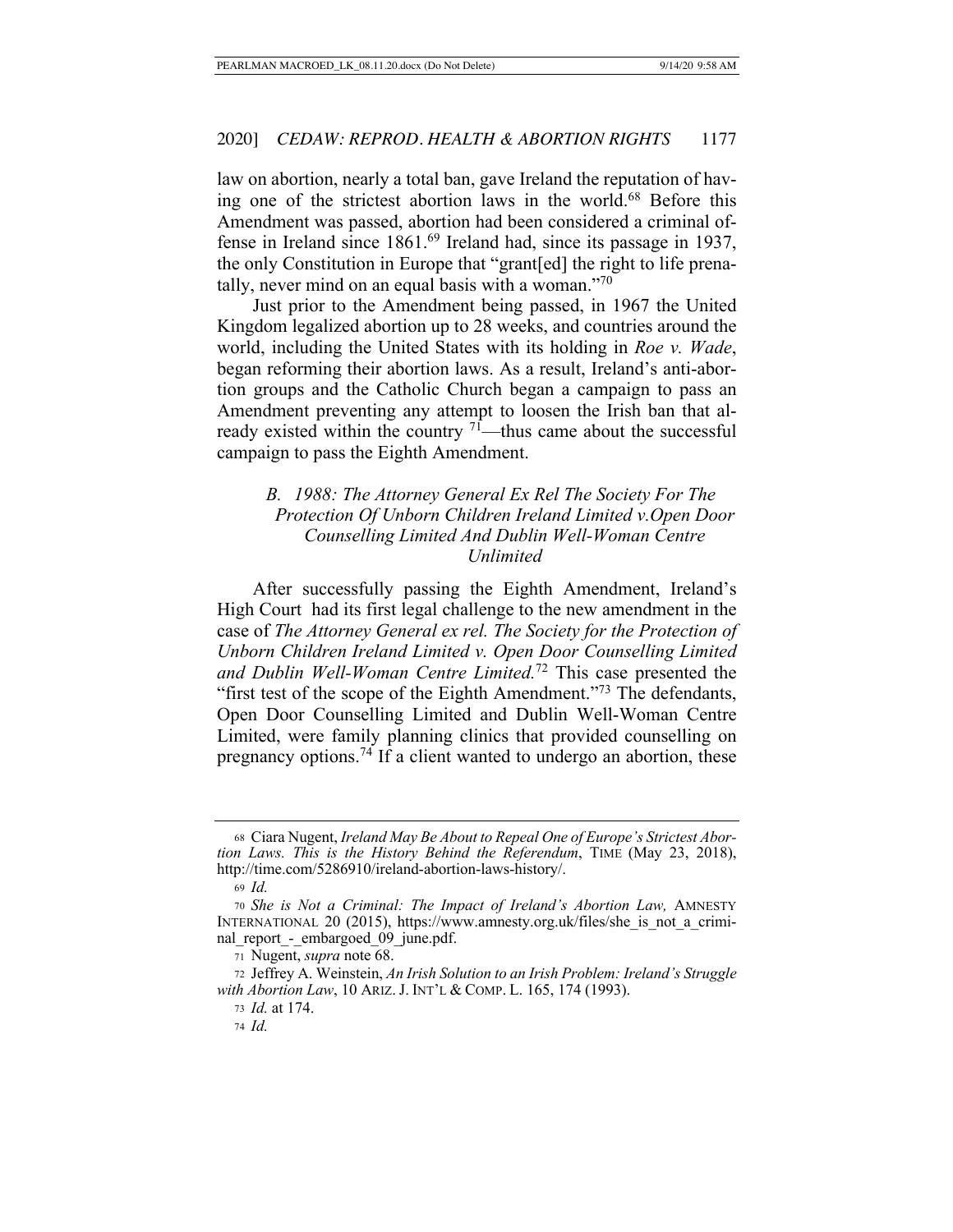clinics would refer them to clinics in England or Wales, where it was legal to obtain an abortion.75

The plaintiff, The Society for the Protection of Unborn Children Ireland Limited ("S.P.U.C."), sought an injunction to prohibit the clinic's activities, claiming their actions were unlawful under Article 40.3.3 of the Constitution and stating that the "activities amounted to a conspiracy to corrupt public morals."76 Ireland's High Court held that there was no actionable criminal conspiracy but did hold that defendants' actions, counselling and assisting women in traveling to obtain an abortion, constituted a conspiracy under Article 40.3.3, and the court issued an injunction prohibiting the clinics from "counselling or assisting pregnant women within the Court's jurisdiction to obtain further advice on abortion or how to obtain an abortion."77 When the defendants appealed the injunction to the Supreme Court of Ireland, the Court upheld the injunction, causing defendants to

be perpetually restrained from assisting pregnant women within the jurisdiction to travel abroad to obtain abortions by referral to a clinic, by the making for them of travel arrangements, or by informing them of the identity and location of the method of communication with specified clinics or clinics or otherwise.78

Appellants raised five potential issues<sup>79</sup>, and the Supreme Court dismissed them all, finding that "freedom of expression was secondary to the unborn fetus' right to life."80 The results of this case were ultimately appealed to the United Nations Human Rights Committee.

<sup>75</sup> *Id.*

<sup>76</sup> *Id.* at 175.

<sup>77</sup> *Id.* at 176.

<sup>78</sup> *Id.* at 177.

<sup>79</sup> *Id*. at 174-76 (discussing that the five issues raised on appeal in *S.P.U.C. v. Open Door*, 1988 I.R. 619 (Ir.S.C.), are as follows: (1) the Attorney General did not have standing to maintain this action; (2) the finding that the defendants' activities constituted counselling and assisting pregnant women to go abroad for the purpose of having an abortion was not supported by the evidence; (3) the injunction would be ineffective in preventing abortion abroad and was, therefore, not an order which the Court should have issued; (4) the right to receive and impart information was an unenumerated constitutional right; and  $(5)$  the Supreme Court was bound by Article 177 of the Treaty of Rome to request a ruling from the European Court of Justice on the issue of whether women residing in Ireland had a right to travel to another Member State for the purpose of seeking an abortion).

<sup>80</sup> *Id.* at 178.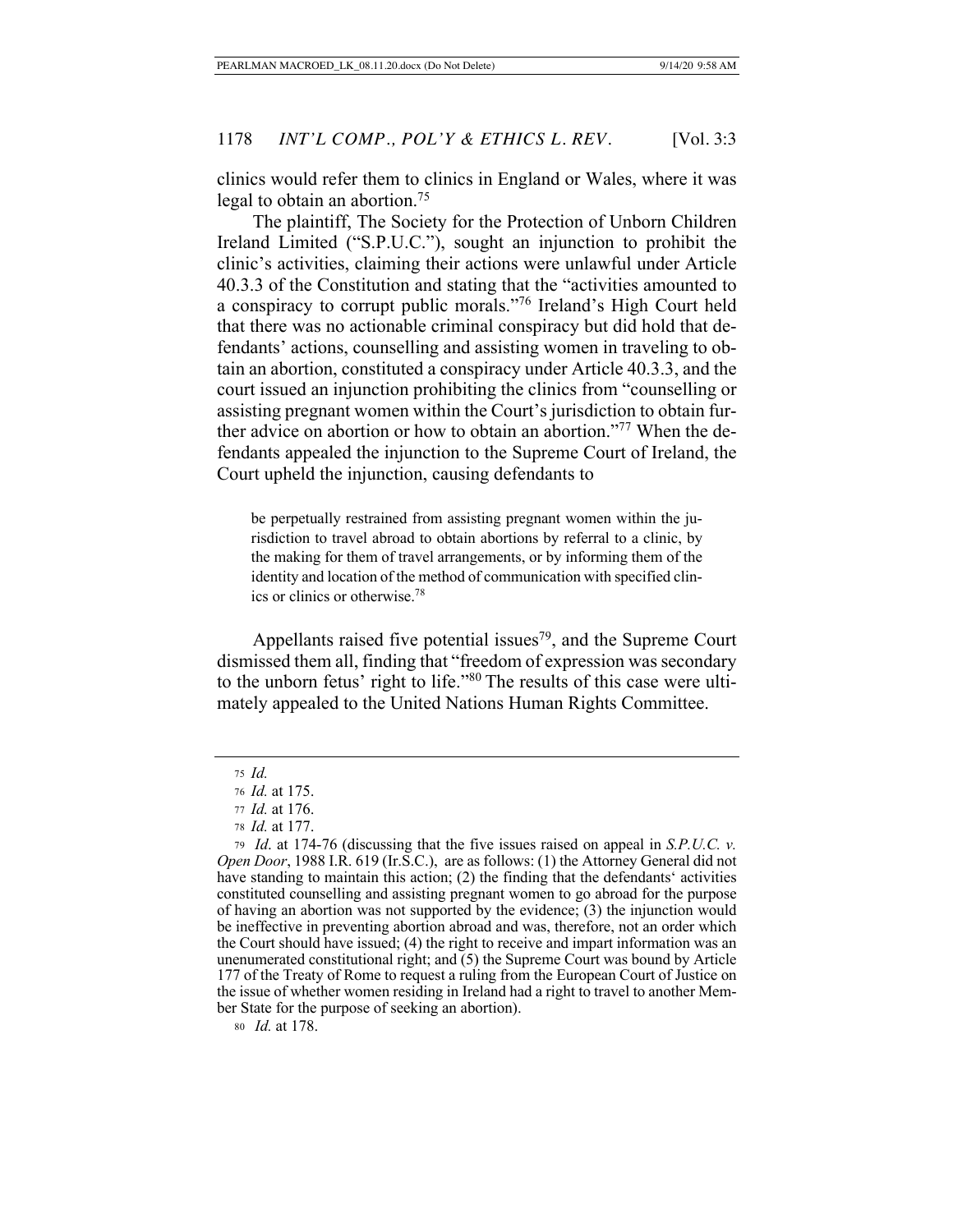### *C. 1992: Attorney General v. X and Others*

In 1992, the Supreme Court of Ireland had the opportunity to define and interpret the Eighth Amendment in *Attorney General v. X and Others*. Here, a 14-year old girl, X, became pregnant after being raped.<sup>81</sup> She became suicidal, and her parents wanted to take her to England to obtain a first-trimester abortion, which was illegal in Ireland.82 Upon leaving for England, the Attorney General obtained an injunction preventing X and her parents from leaving the country for nine months.83 The family appealed the injunction and the Supreme Court held that an abortion in X's case would not be unlawful and lifted the injunction. The judge in this case stated:

in my opinion the true test should be that a pregnancy may be terminated if its continuance as a matter or probability involves a real and substantial risk to the life of the mother. The risk must be to her life but it is irrelevant, in my view, that it should be a risk of self-destruction rather than a risk to life for any other reason. The evidence establishes that such risk exits in the present case.<sup>84</sup>

In short, the court held that the abortion would be lawful because there is a substantial risk to the mother, which, according to the Eighth Amendment, allows the mother to get a legal abortion. This is seen through the Eighth Amendment's words that state: "the State acknowledges the right to life…with due regard to the equal right of the mother. . ." The Judge further stated, "I would regard it as a denial of the mother's right to life if there was a requirement of certainty of death in her case before a termination of the pregnancy would be permissible."85 While the lower court insisted that a suicide was not enough of a risk to the mother to allow the abortion, the higher court reversed that view and stated that it was enough to make the abortion lawful.

This case is known for "first identif[ying] criteria for lawful abortion in Ireland," and reiterated that an abortion was only lawful in

<sup>85</sup> *Id.*

<sup>81</sup> Att'y Gen. v. X and Others [1992] IR 1 (Ir.).

<sup>82</sup> *Att'y Gen. v. X and Others*, LEGAL INFORMATION INSTITUTE, https://www.law.cornell.edu/women-and-justice/resource/attorney\_gen-

eral v x and others.

<sup>83</sup> *Id.*

<sup>84</sup> Att'y Gen. v. X and Others [1992] IR 1, 32 (Ir.).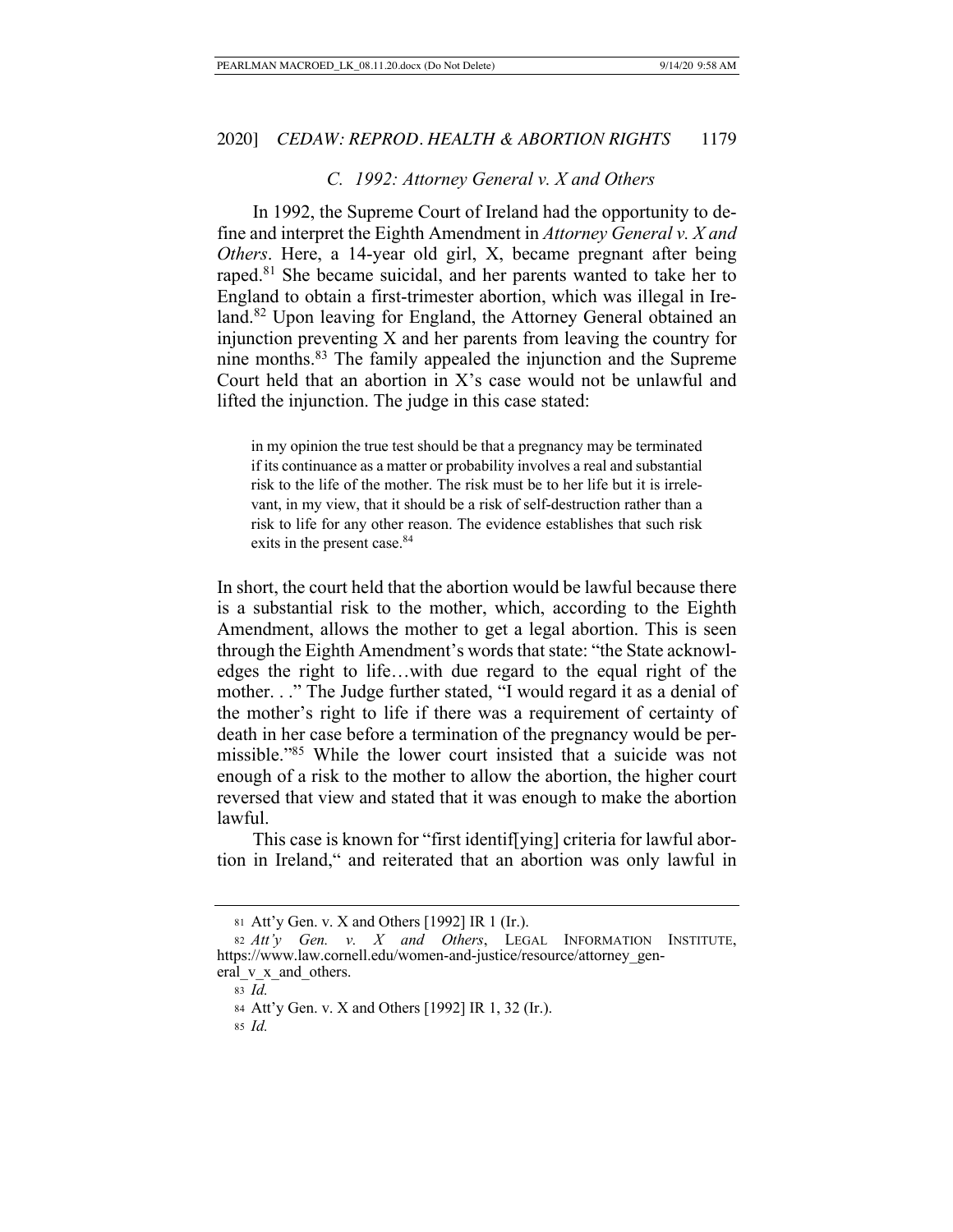Ireland where there is a "'real and substantial risk' to the woman's life as opposed to her health."86

# *D. The Thirteenth and Fourteenth Amendments and the Regulation Of Information (Services Outside the State for Termination of Pregnancies) Act 17*

In 1992, as a result of the outcomes in *The Attorney General Ex Rel The Society For The Protection Of Unborn Children Ireland Limited v. Open Door Counselling Limited And Dublin Well-Woman Centre Unlimited* and *Attorney General v. X and Others*, and in response to the European Court of Human Rights' decision that "this prohibition on abortion information constituted a violation of the right to freedom of expression,"87 Ireland passed the Thirteenth and Fourteenth Amendments to their Constitution, both of which were applied to Article 40.3.3. Under the Thirteenth Amendment, women would not be prevented from leaving the country to obtain an abortion: "this subsection shall not limit freedom to travel between the State and another state."88 The Fourteenth Amendment allowed for the provision of information on abortion services abroad: "this subsection shall not limit freedom to obtain or make available, in the State, subject to such conditions as may be laid down by law, information relating to services lawfully available in another State."89

Following the passage of the Thirteenth and Fourteenth Amendments, Ireland then passed the Regulation of Information (Services Outside the State for Termination of Pregnancies) Act, which "sets forth the circumstances in which information, advice and counselling about abortion services that are legal in another State can be made available in Ireland."90 Essentially, the regulation indicates that "the provision of information, advice or counselling about abortion services overseas is unlawful if, inter alia, it advocates or promotes the

<sup>86</sup> Heike Felzmann, *Bringing Abortion to Ireland? The Protection of Life During Pregnancy Act 2013*, 7 INT'L J. OF FEMINIST APPROACHES TO BIOETHICS 192, 192- 193 (2014).

<sup>87</sup> AMNESTY INT'L, *supra* note 70, at 66.

 <sup>88</sup> Case of A, B and C v. Ireland, App. No. 24479/05, Eur. Ct. H.R. at 11 (2010). <sup>89</sup> *Id.*

 <sup>90</sup> Human Rights Comm., Views adopted by the Committee under article 5(4) of the Optional Protocol, concerning communication No. 2425/2014, U.N. Doc. CCPR/C/119/D/2425/2014, at 5 (2017).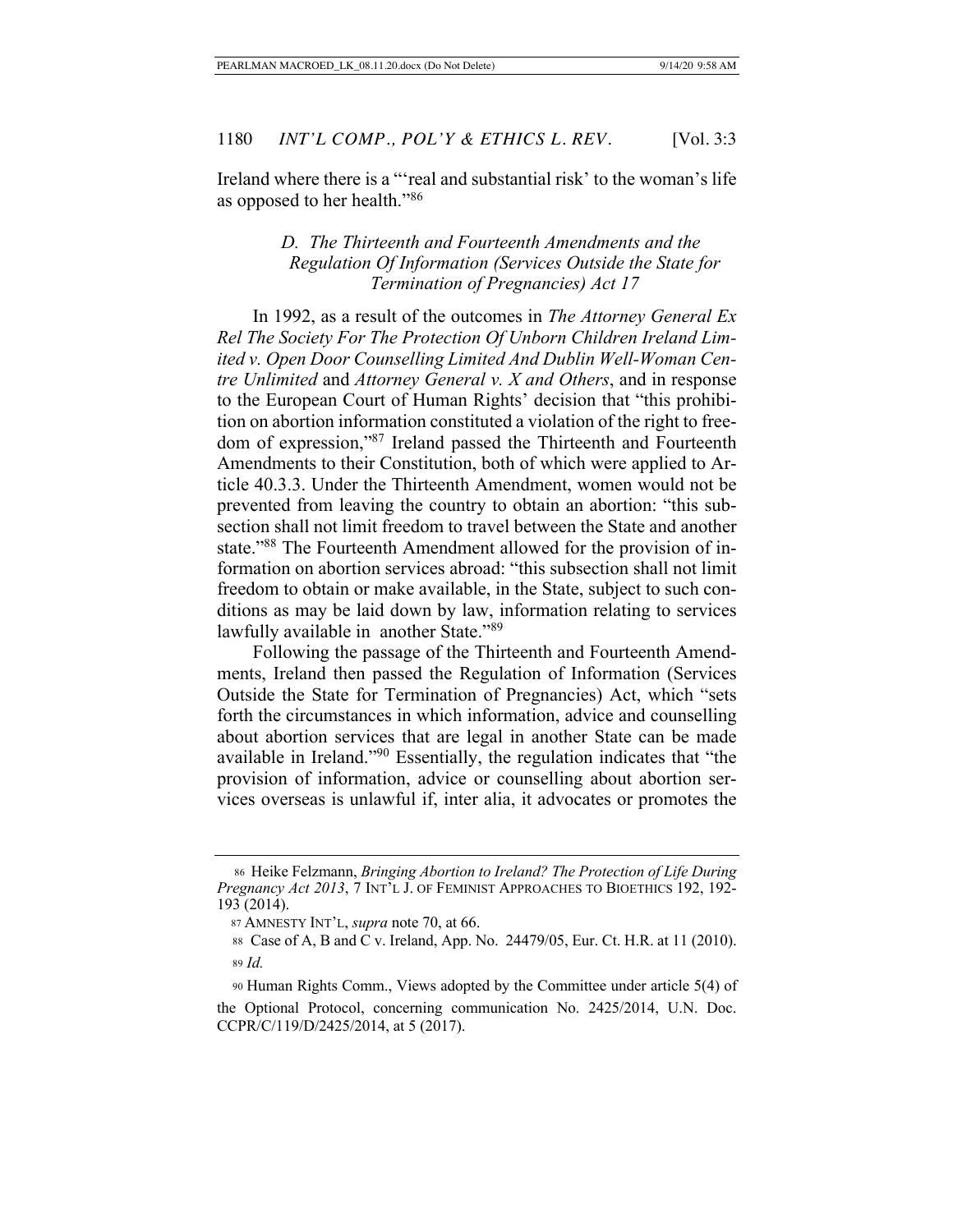termination of pregnancy."91 Additionally, the Act regulates information that is "likely to be required for a woman for the purposes of availing herself of services provided outside the State for the termination of pregnancies."92 The result of this Act was a serious restriction on information given during face-to-face counselling and the information made publicly available.

### *E. 2010: A, B and C v. Ireland*

In 2005, three undisclosed women, A, B, and C, filed a claim with the European Court of Human Rights challenging the Irish law on abortion.<sup>93</sup> The three women were forced to travel to England in order to receive an abortion and were contesting "Ireland's failure to implement its existing abortion law, which only authorize[d] abortion if a woman's life is at risk, and also challenged this restrictive law as such."94 The European Court of Human Rights declined to hold that Ireland's strict abortion laws were in violation of the European Convention of Human Rights, but did hold that in a case "in which abortion is legal in Ireland…Ireland had failed to adopt legislation and establish an effective and accessible procedure for women to access lawful abortions."95 Such a failure *was* a violation of Ireland's obligations under Article 8 of the European Convention of Human Rights which establishes "the right to respect for private life."<sup>96</sup> Although it was a major case, the holding did not really have much of an impact on women's right to access abortions, despite the fact that the punitive laws in Ireland severely criminalizing unlawful abortions were criticized by the European Court of Human Rights in this case.<sup>97</sup>

<sup>91</sup> *Id.*

 <sup>92</sup> AMNESTY INT'L, *supra* note 70, at 66.

 <sup>93</sup> CENTER FOR REPRODUCTIVE RIGHTS, *Fact Sheet: A, B and C v. Ireland* (2013), https://www.reproductiverights.org/document/fact-sheet-a-b-and-c-v-ireland; *see also Case of A, B and C*, Eur. Ct. H.R. at 1-2.

<sup>94</sup> *Fact Sheet*, *supra* note 93.

<sup>95</sup> *Id.* 

<sup>96</sup> *Id.*

<sup>97</sup> Heike Felzmann, *supra* note 86.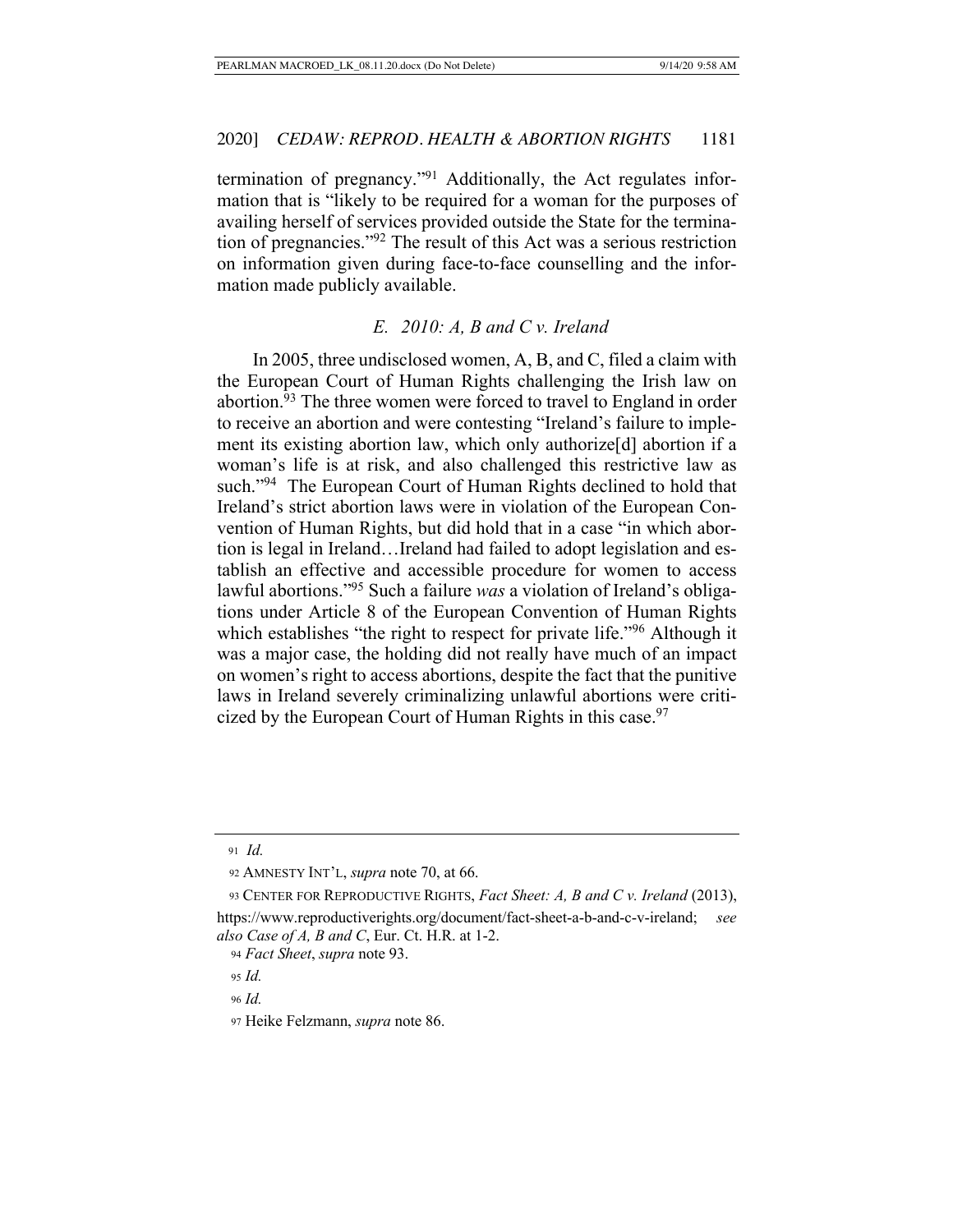### *F. 2013: Protection of Life During Pregnancy Act*

In 2013, following the decision of the European Court of Human Rights in *A, B and C v. Ireland,* and the 2012 death of Dr. Savita Halappanavar, who died after contracting an infection when doctors denied her an abortion even though she was having a miscarriage, the Ireland parliament passed the Protection of Life During Pregnancy Act. This Act, although passed at a time which would have allowed the country to come into compliance with internationally recognized human rights standards, did little to assist women and girls in lawfully accessing an abortion.<sup>98</sup> The Act instead created barriers to qualifying for a legal abortion and threatened anyone who helps a woman get an abortion with up to 14 years in prison.<sup>99</sup> The Act did not mention any other circumstances allowing abortions other than "real and substantial" risks to a woman's life, and more notably did not mention "provisions for rape, [or] fatal fetal abnormality."<sup>100</sup>

Additionally, the Act allowed for a limited number of hospitals to perform abortions and maintained severe penalties for abortions conducted illegally.101 "Beyond extreme emergency situations, the legislation require[d] assessment of the woman by up to four assessors, including two or three specialist doctors and, where feasible, the woman's general practitioner."<sup>102</sup> If a decision is appealed, the levels of the review multiply.<sup>103</sup> The legislation distinguishes mental health and physical health in determining whether an abortion would be allowed and has different requirements for each.<sup>104</sup> In consideration of mental health, the protocol put in place through the Act was not intended to assist and provide support for women in "crisis" situations, but instead to protect the unborn fetus.<sup>105</sup>

<sup>98</sup> AMNESTY INT'L, *supra* note 70 at 35.

<sup>99</sup> *Id.* at 39.

<sup>100</sup> Heike Felzmann, *supra* note 86 at 194.

<sup>101</sup> *Id.* at 195.

<sup>102</sup> *Id.* at 195.

<sup>103</sup> *Id.* at 195.

<sup>104</sup> *Id.* at 195- 96.

<sup>105</sup> Heike Felzmann, *supra* note 86, at 196.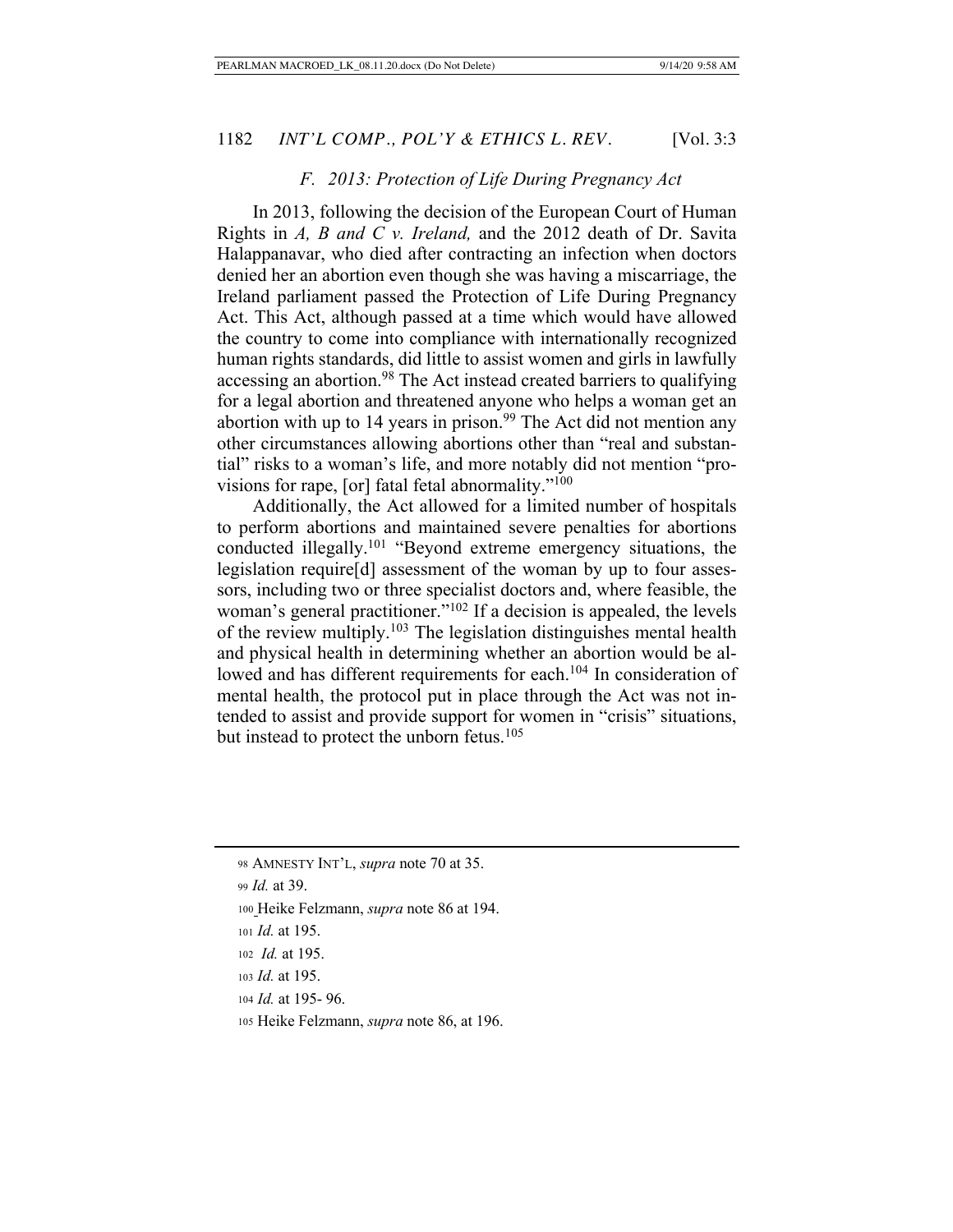### *G. 2016: MELLET V. IRELAND*

In 2016, the United Nations Human Rights Committee made a groundbreaking decision in holding for the first time, that a law that criminalizes abortion is a violation of a woman's human rights. Furthermore, the Committee indicated that "Ireland's abortion laws subjected a woman to cruel, inhuman and degrading treatment."106

The case that brought about this monumental holding was the case of Amanda Mellet, a woman "who was denied access to an abortion in Ireland in 2011 after learning her pregnancy involved a fatal foetal impairment and found the prospect of continuing her pregnancy unbearable."107 Because Ireland outlawed abortion in most circumstances, Mellet was forced to go to the United Kingdom to end the pregnancy.108 After undergoing the procedure, Mellet flew back to Ireland, weak and bleeding, because she couldn't afford to stay longer. Mellet filed an individual complaint to the Human Rights Committee. $109$ 

The Human Rights Committee's holding "represent[ed] the first unequivocal condemnation by an international legal authority, in response to an individual complaint, of the country's prohibition and criminalization of abortion."110 Furthermore, it was the first time "any international court or committee has explicitly held that criminalizing and prohibiting abortion violates international human rights law."111

#### *H. 2017: Whelan v. Ireland*

In 2010, defendant Ms. Whelan found out that her pregnancy involved a fatal impairment to the fetus. Her doctors informed her that the fetus would likely die "in utero or soon after birth."112 Ms. Whelan,

<sup>107</sup> *Id.*

ments/GLP\_Europe\_MelletvIreland\_FS\_09%2006\_Web.pdf.

<sup>106</sup> *Mellet v. Ireland*, CENTER FOR REPRODUCTIVE RIGHTS (Jul. 8, 2016), http://www.reproductiverights.org/case/mellet-v-ireland.

<sup>108</sup> *Mellet v. Ireland: Ireland Must Legalize Abortion to End Violations of Women's Human Rights*, CENTER FOR REPRODUCTIVE RIGHTS, https://www.reproductiverights.org/sites/crr.civicactions.net/files/docu-

<sup>109</sup> *Id.* at 2.

<sup>110</sup> *Id.* at 1.

<sup>111</sup> *Id.* at 1.

<sup>112</sup> *Whelan v. Ireland: Ireland Must Reform its Abortion Law to Prevent Violations of Women's Human Rights*, CENTER FOR REPRODUCTIVE RIGHTS,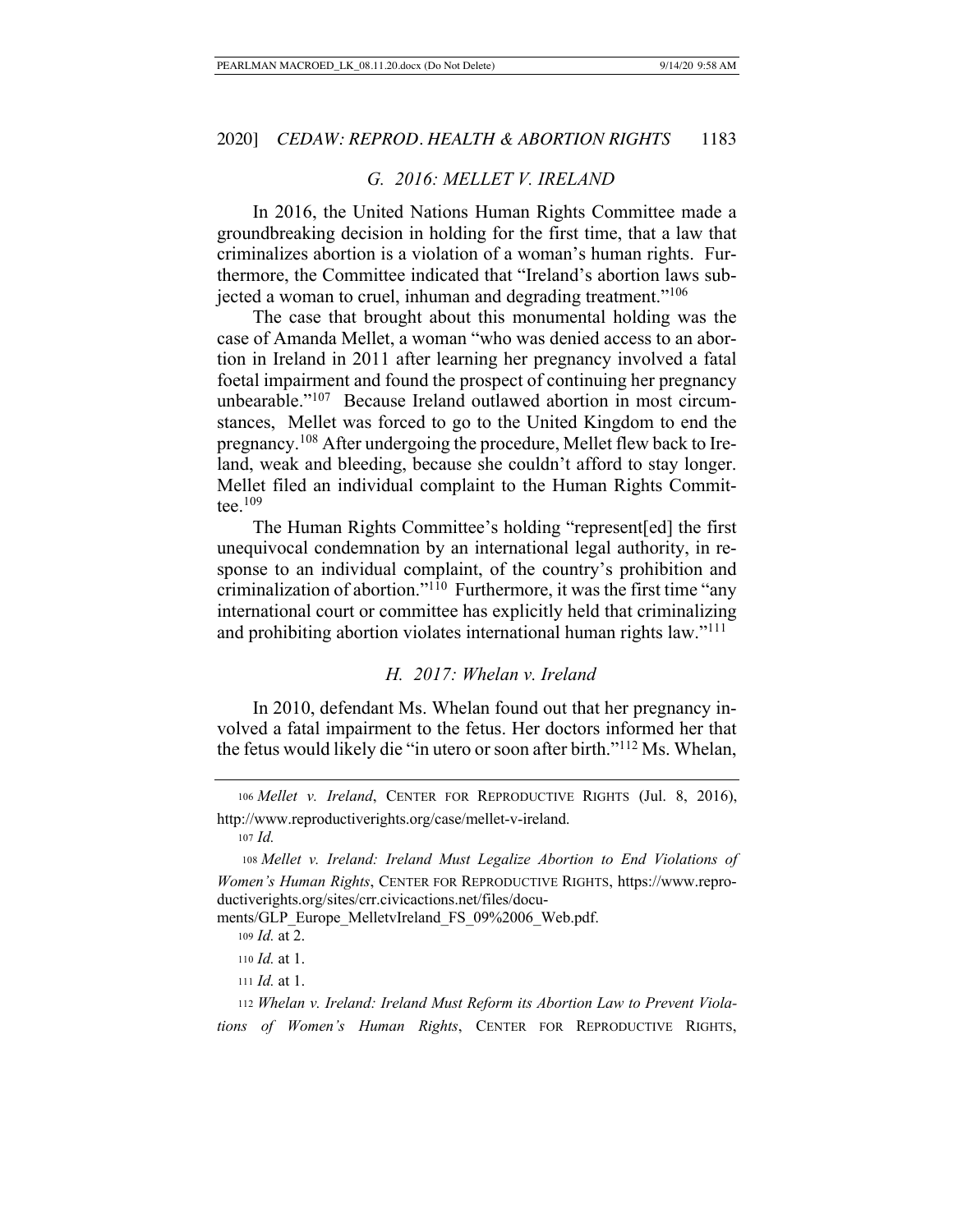upset about her situation, spoke with her doctor about ending the pregnancy. However, when she made this request, her doctor informed her "that as a result of Irish law on abortion her only option in Ireland was to continue with the pregnancy and wait for nature to take its course."113 Her doctor told her if she truly wanted to end the pregnancy, she would need to travel to another country where abortion was legal but would not provide her with advice or information about how or where to travel to get a legal abortion.<sup>114</sup> Subsequently, Ms. Whelan travelled to the United Kingdom where she had the procedure.<sup>115</sup>

In 2014, the Center for Reproductive Rights filed a complaint to the Human Rights Committee on Ms. Whelan's behalf, stating that her rights under the International Covenant on Civil and Political Rights ("ICCPR") were violated when she was forbidden from obtaining an abortion in Ireland. The Committee held "that Ireland had violated Ms. Whelan's rights under Article 7 (right to be free from cruel, inhuman or degrading treatment), Article 17 (right to privacy), and Article 26 (right to equality before the law) of the ICCPR." The Committee held that: (i) "Laws prohibiting abortion can result in cruel, inhuman or degrading treatment,"116 explaining that Article 7 is "absolute in nature and allows for no limitations;"<sup>117</sup> (ii) "Laws prohibiting abortion can cause serious harm to women by severing the continuum of reproductive health care,"<sup>118</sup> as she had to leave the country to end her pregnancy causing additional suffering that could have been mitigated; (iii) "Laws that force women to choose between continuing a pregnancy and travelling to another country to access safe and legal abortion care can cause anguish and suffering;"119 (iv) "Laws criminalizing abortion can subject women to harmful stigma and shame," as Ireland's law "targets women, by virtue of being women, and places them in a

- <sup>118</sup> *Whelan v. Ireland*, *supra* note 112 at 2.
- <sup>119</sup> *Whelan v. Ireland*, *supra* note 112 at 2.

https://www.reproductiverights.org/sites/crr.civicactions.net/files/documents/GLP-Europe-WhelanvIreland-FS-Final-Web.pdf.

<sup>113</sup> *Id.* at 1.

<sup>114</sup> Human Rights Comm. International Covenant on Civil and Political Rights, Views adopted by the Comm. under article 5(4) of the Optional Protocol, concerning

comm. No. 2425/2014, CCPR/c/119/D/2425/2014.

<sup>115</sup> *Id.* at 2-3.

<sup>116</sup> *Whelan v. Ireland*, *supra* note 112 at 2.

<sup>117</sup> *Whelan v. Ireland*, *supra* note 112 at 2.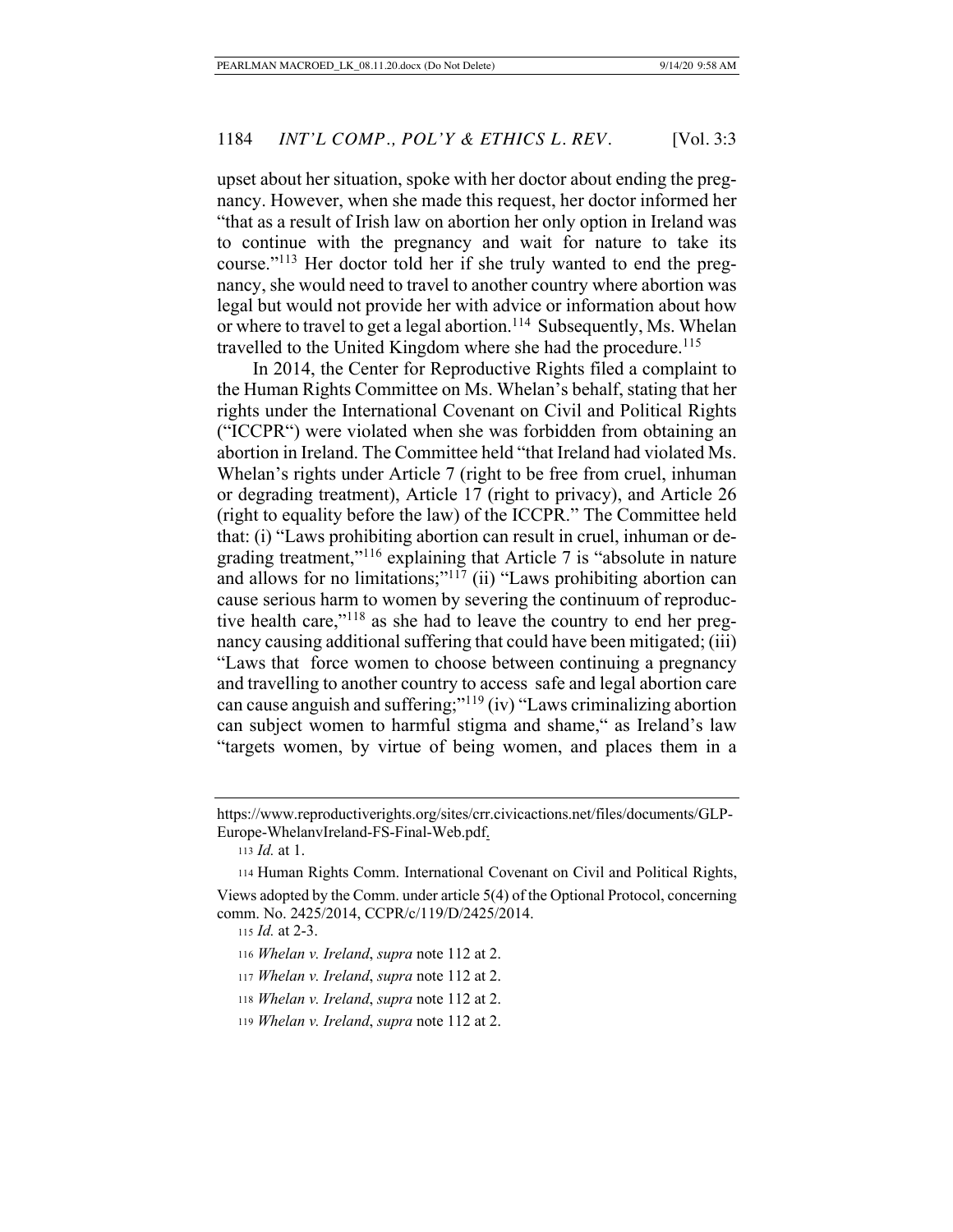particular situation of vulnerability;"<sup>120</sup> (v) "Laws criminalizing abortion can subject women to harmful stigma and shame;"121 and (vi) "Laws prohibiting abortion can create impermissible distinctions between similarly situated women and fail to take into account medical needs and socioeconomic circumstances," further explaining "the failure to provide Ms. Whelan with the health care she required was discriminatory and denied Ms. Whelan equal protection of the law in violation of Article 26 of the Covenant."122

As in the *Mellet* case, the Committee explained that pursuant to Article 2(3)(a) of the Covenant, Ireland "is obligated to provide Ms. Whelan with an effective remedies."<sup>123</sup> This requires it to make full reparation to individuals whose Covenant rights have been violated." $^{124}$ 

# IV. DR. HALAPPANAVAR AND IRELAND'S 2018 VOTE TO REPEAL THE EIGHTH AMENDMENT

In 2012, 31-year-old Dr. Savita Halappanavar died from septicemia- an infection she contracted when she miscarried and was denied an abortion.<sup>125</sup> Dr. Halappanavar was 17 weeks pregnant when she checked into a hospital with back pain and the doctors informed her she was having a miscarriage.<sup>126</sup> Despite the fact that the fetus wasn't going to survive, doctors refused to provide her with an abortion because when she went to the hospital, the fetus still had a heartbeat.<sup>127</sup> Dr. Halappanavar had to wait until the heartbeat stopped and was then permitted to obtain the abortion. But at that point, it was too late, and she had already contracted an infection and soon after that died from septicemia.128 Dr. Halappanavar and the cases above that led up to the

<sup>120</sup> *Id.*

<sup>121</sup> *Id.*

<sup>122</sup> *Id.*

<sup>123</sup> *Id.*

<sup>124</sup> Human Rights Comm., *supra* note 114 at 17.

<sup>125</sup> Megan Specia, *How Savita Halappanavar's Death Spurred Ireland's Abor-*

*tion Rights Campaign*, N.Y. TIMES (May 27, 2018), https://www.nytimes.com/2018/05/27/world/europe/savita-halappanavar-ireland-abortion.html.

<sup>126</sup> *Id.* 

<sup>127</sup> *Id.* 

<sup>128</sup> *Id.*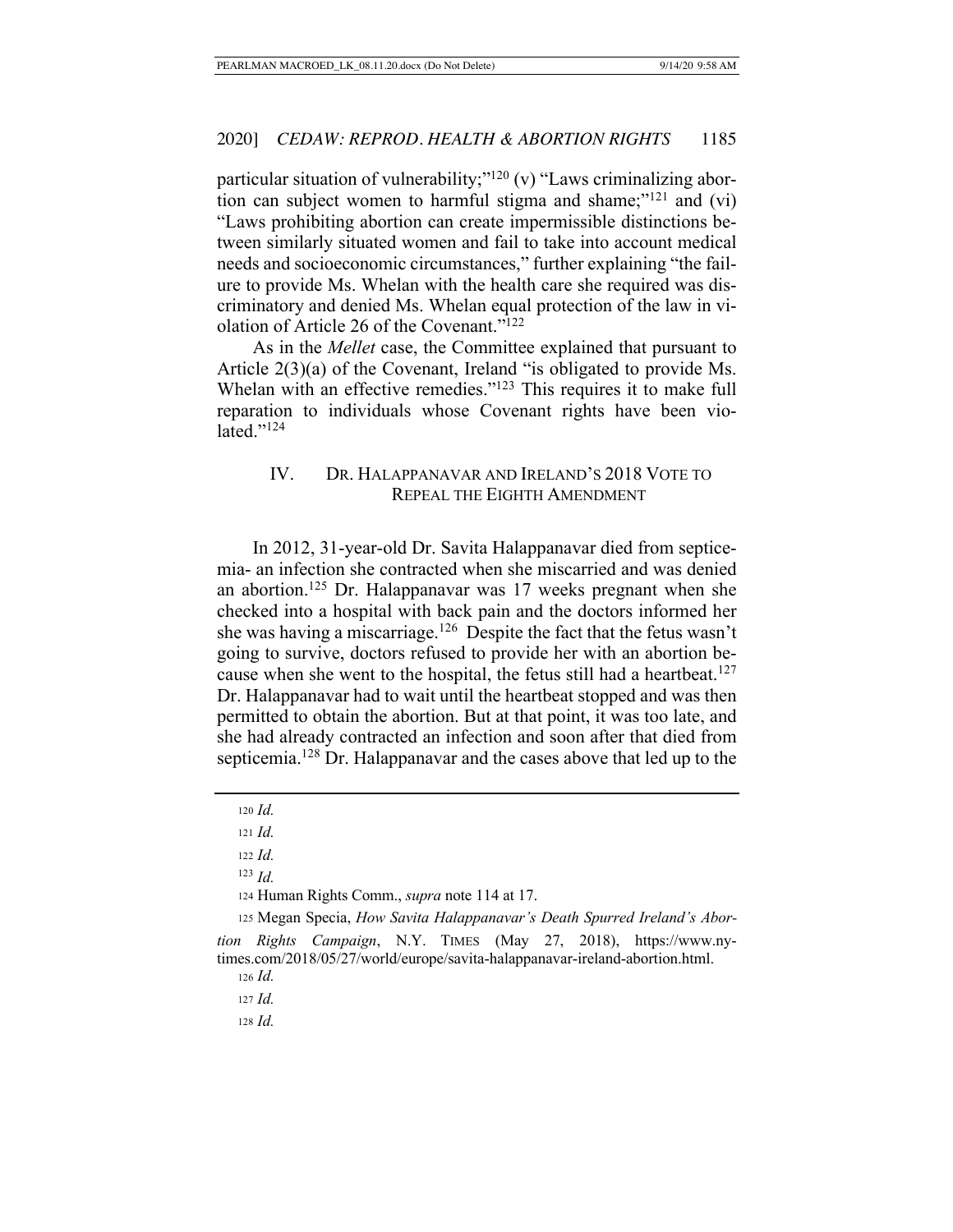2018 vote were in the mind of Irish voters when they voted to legalize abortion in May  $2018.<sup>129</sup>$ 

In April 2017, the Citizens' Assembly (the "Assembly") in Ireland voted in favor of introducing unrestricted access to abortion.<sup>130</sup> The Assembly had its first inaugural meeting on the 15 October 2016 and is made up of 99 members, chosen at random, "to represent the views of the people of Ireland, and were broadly representative of society as reflected in the Census, including age, gender, social class, regional spread, etc."131 The Assembly was mandated to cover five specific issues, including the Eighth Amendment's abortion rights.<sup>132</sup> The Assembly's vote in 2017, 64% to 36% were in favor of having no restrictions on access to abortion.<sup>133</sup>

The chairperson of the Assembly, Justice Mary Laffoy, explained:

the members voted that they wanted to remove Article 40.3.3 [the Eighth Amendment] from the Constitution, and for the avoidance of doubt, to replace it with a provision of the Constitution, which would make it clear that termination of pregnancy, any rights of the unborn, and any rights of the pregnant woman are matters for the Oireachtas (Irish Parliament).<sup>134</sup>

Essentially, she said that it is up to the Parliament to ultimately decide how to move forward with legislating the issue but that the Assembly supported a repeal. The same year, an Oriechtas Committee recommended substantial change to the abortion law, in line with requests from the Citizens' Assembly.

In March 2018, Eoghan Murphy, the Irish Housing Minister, signed an order to set a date for an abortion referendum.<sup>135</sup> On May

<sup>129</sup> *Id.*; *see also Timeline: Ireland and Abortion*, BBC NEWS (May 26, 2018), https://www.bbc.com/news/world-europe-43962738.

<sup>130</sup> *Id.* 

<sup>134</sup> *Timeline*, *supra* note 129.

<sup>131</sup> *Who are the Members*, THE CITIZENS' ASSEMBLY, https://www.citizensassembly.ie/en/About-the-Citizens-Assembly/Who-are-the-Members/.

<sup>132</sup> *Fact Sheet*, THE CITIZENS' ASSEMBLY (June 2018), https://www.citizensassembly.ie/en/About-the-Citizens-Assembly/CA-Fact-Sheet-June-2018.pdf.

<sup>133</sup> *Irish Abortion Law: Citizens' Assembly Recommends Unrestricted Access to Terminations*, BBC NEWS (Apr. 23, 2017), https://www.bbc.com/news/world-europe-39687584.

<sup>135</sup> *Timeline*, *supra* note 129.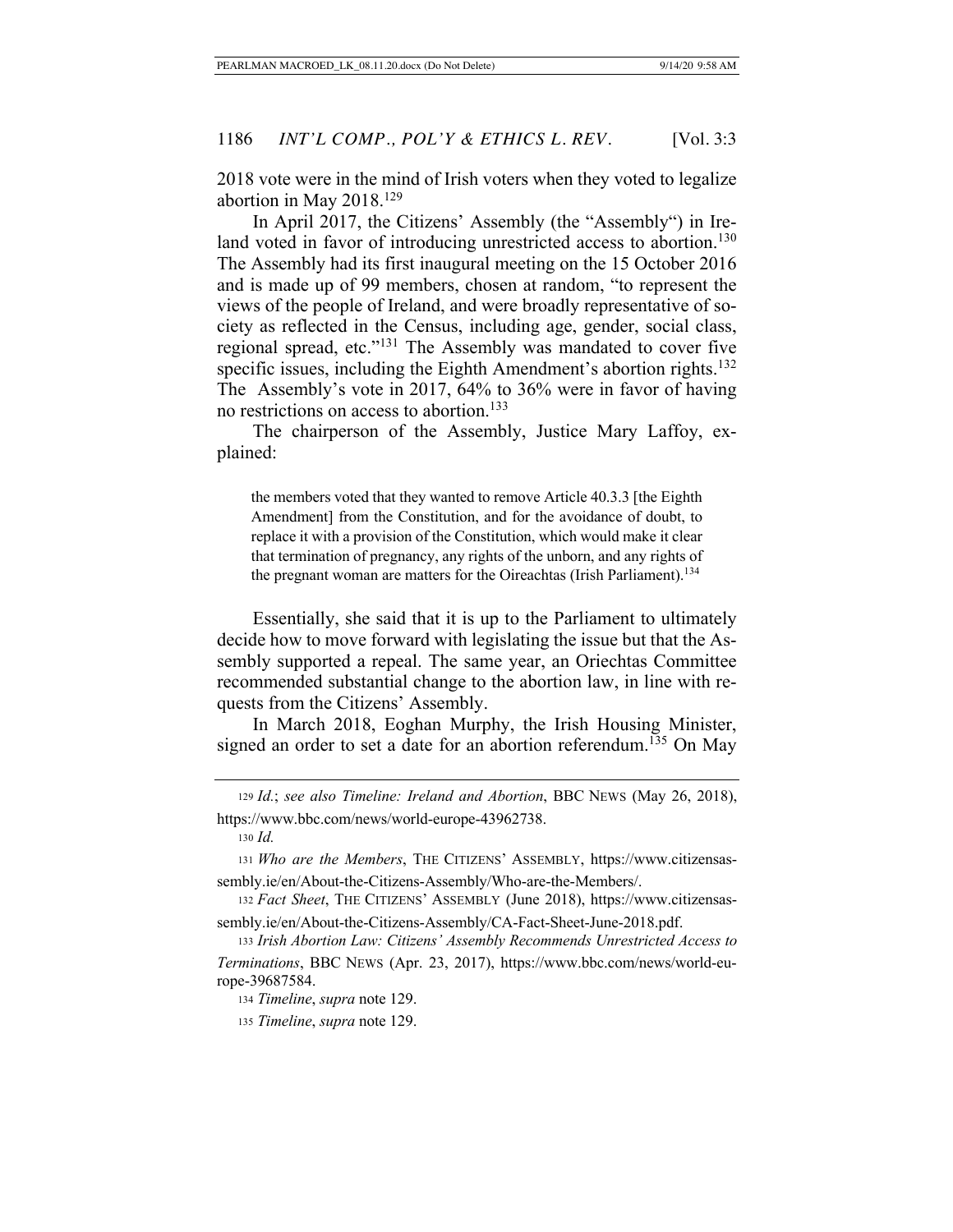25, 2018, Irish voters had a 64.51% turn out to vote whether Irish citizens wanted to approve the  $36<sup>th</sup>$  Amendment, which would repeal the Eighth Amendment's ban on abortion.<sup>136</sup> The country had an official result of 66.4% in favor of repealing the Eighth Amendment and 33.6% voting against the repeal.<sup>137</sup> On September 18, 2018, the Eighth Amendment was officially repealed when President Michael D. Higgins signed the  $36<sup>th</sup>$  Amendment.<sup>138</sup>

# V. CEDAW'S IMPACT ON IRELAND'S VOTE TO REPEAL THE EIGHTH AMENDMENT

Despite the fact that CEDAW reports insisted Ireland change its laws preventing abortions, it wasn't the report that primarily lead to the Eighth Amendment's repeal. Although there was a possibility that individuals could have brought cases before the CEDAW committee arguing violations of the treaty, that did not occur. Instead, people and organizations took to human rights committees to encourage change.

There are many reports saying it was the story of Dr. Halappanavar that really "hit home" to people in Ireland. Many news sources explained that it was the first case that people, especially young women, could relate to.<sup>139</sup>

There have been very few cases before the Convention's Committee that have addressed abortion and reproductive rights specifically. Two noteworthy cases include one where the Committee held India accountable for "failing to address human rights violations, associated with child marriage and high rates of maternal death resulting from lack of access to modern contraceptives and safe abortion

 139 *How Savita Halappanavar's Death Spurred Ireland's Abortion Rights Campagin,* N.Y.TIMES (May 27, 2018) https://www.nytimes.com/2018/05/27/world/europe/savita-halappanavar-ireland-abortion.html

<sup>136</sup> *Timeline*, *supra* note 129.

<sup>137</sup> *Ireland's Abortion Referendum Result in Five Charts*, THE IRISH TIMES (May 26, 2018), https://www.irishtimes.com/news/social-affairs/ireland-s-abortionreferendum-result-in-five-charts-1.3509845.

<sup>138</sup> Ailbhe Conneely, *Eighth Amendment Repealed After Bill Signed into Law*, RAIDIO TEILIFIS EIREANN (Sept. 18, 2018), https://www.rte.ie/news/ireland/2018/0918/994438-cabinet/; https://data.oireachtas.ie/ie/oireachtas/act/2018/C36/mul/enacted/36th-amdt-of-the-constitution-act-2018.pdf.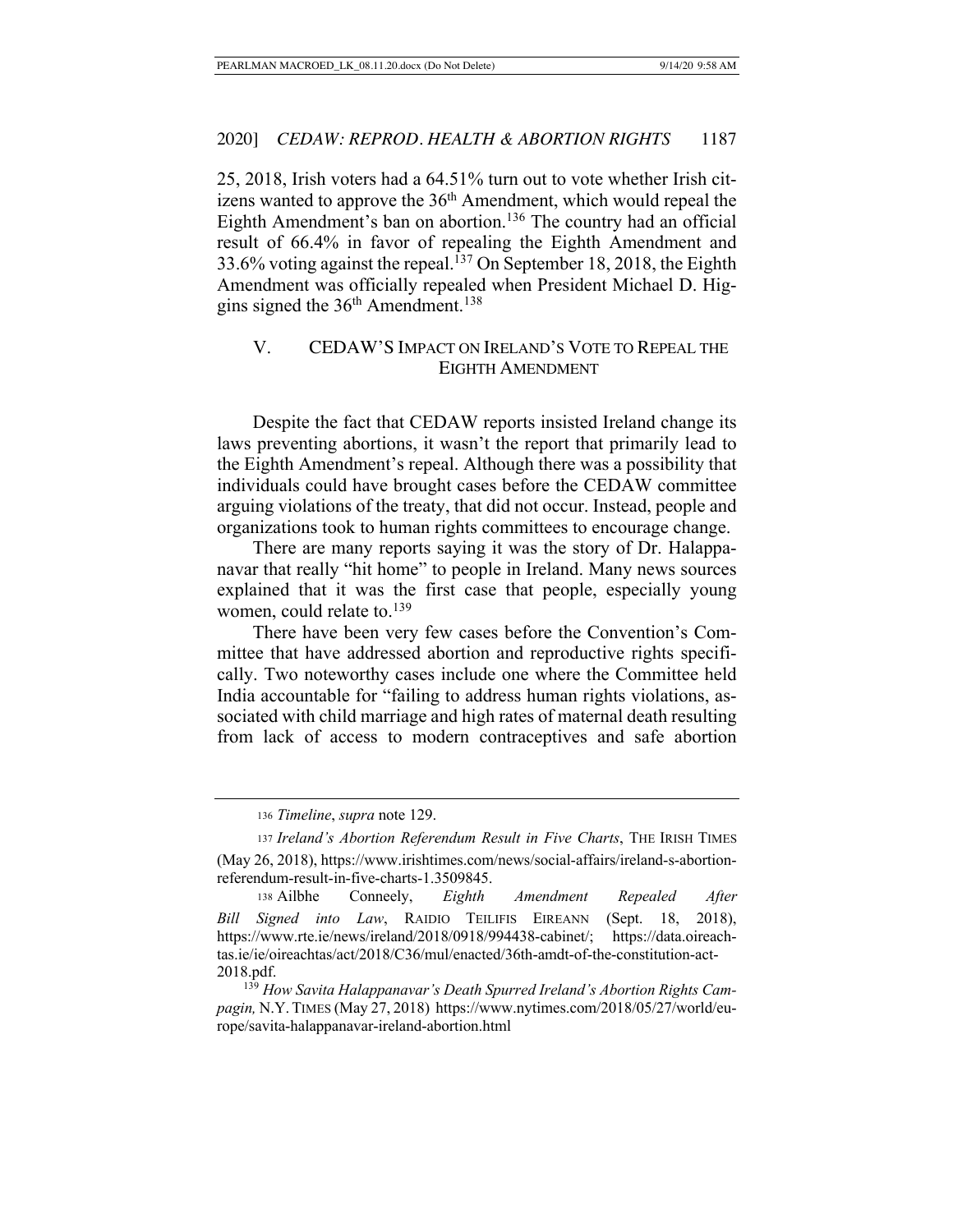services,"<sup>140</sup> and another in Peru, in which the Committee held in favor of a woman who "became pregnant at the age 13 and attempted suicide… by jumping from a building."141 Still, cases regarding abortion and reproductive rights seem to not be brought before the Convention's Committee. The reason for that is not clear, but that seems to be the general trend. Is there a way that this could be changed? What would cause more individuals and organizations to bring their cases regarding equality and promoting reproductive rights and access to abortion to before the Convention's Committee?

It is obvious that based on what occurred in Ireland, despite the CEDAW committee's holdings in their reports that Ireland's laws were in violation of the Convention and needed to be changed, it wasn't the Committee's holdings that solely led to the repeal of Ireland's strict Eighth Amendment. What would make countries take these Committee reports more seriously? There isn't a clear solution to this question.

### VI. ABORTION IN THE UNITED STATES

Compare Ireland's recent vote to legalize abortion and repeal their Eighth Amendment to what is available to women in the United States, one of the few countries that *has not* ratified the Convention on the Elimination of all Forms of Discrimination Against Women but a country that claims to be a defender and promoter of women's rights.

Abortion was legalized in the United States in 1973 when the Supreme Court held 5-4 in *Roe v. Wade*<sup>142</sup> that a woman's right to privacy extended to medical issues, including abortions.<sup>143</sup> In the case, Roe sought to challenge a Texas law which prohibited abortion except

 <sup>140</sup> Center for Reproductive Rights, *CEDAW Committee holds India Accountable for Failure to Prevent and Prosecute Cases of Child Marriage, and Ensure Access to Reproductive Health Services*, reproductiverights.org (2014), https://www.reproductiverights.org/feature/cedaw-committee-holds-india-accountable-for-failure-toprevent-and-prosecute-cases-of-child-.

<sup>141</sup> Comm. on the Elimination of Discrimination Against Women, Views adopted by the Committee on its fiftieth session, 3 – 21 Oct. 2011, CEDAW/c/50/D/22/2009 (Nov. 4, 2011).

<sup>142</sup> *Roe v. Wade*, 410 U.S. 113 (1973).

<sup>143</sup> Meghan Keneally, *Where US abortion laws stand 45 years after Roe v. Wade*, ABC NEWS (Jan. 22, 2018), https://abcnews.go.com/US/us-abortion-laws-stand-45 years-roe-wade/story?id=52462955.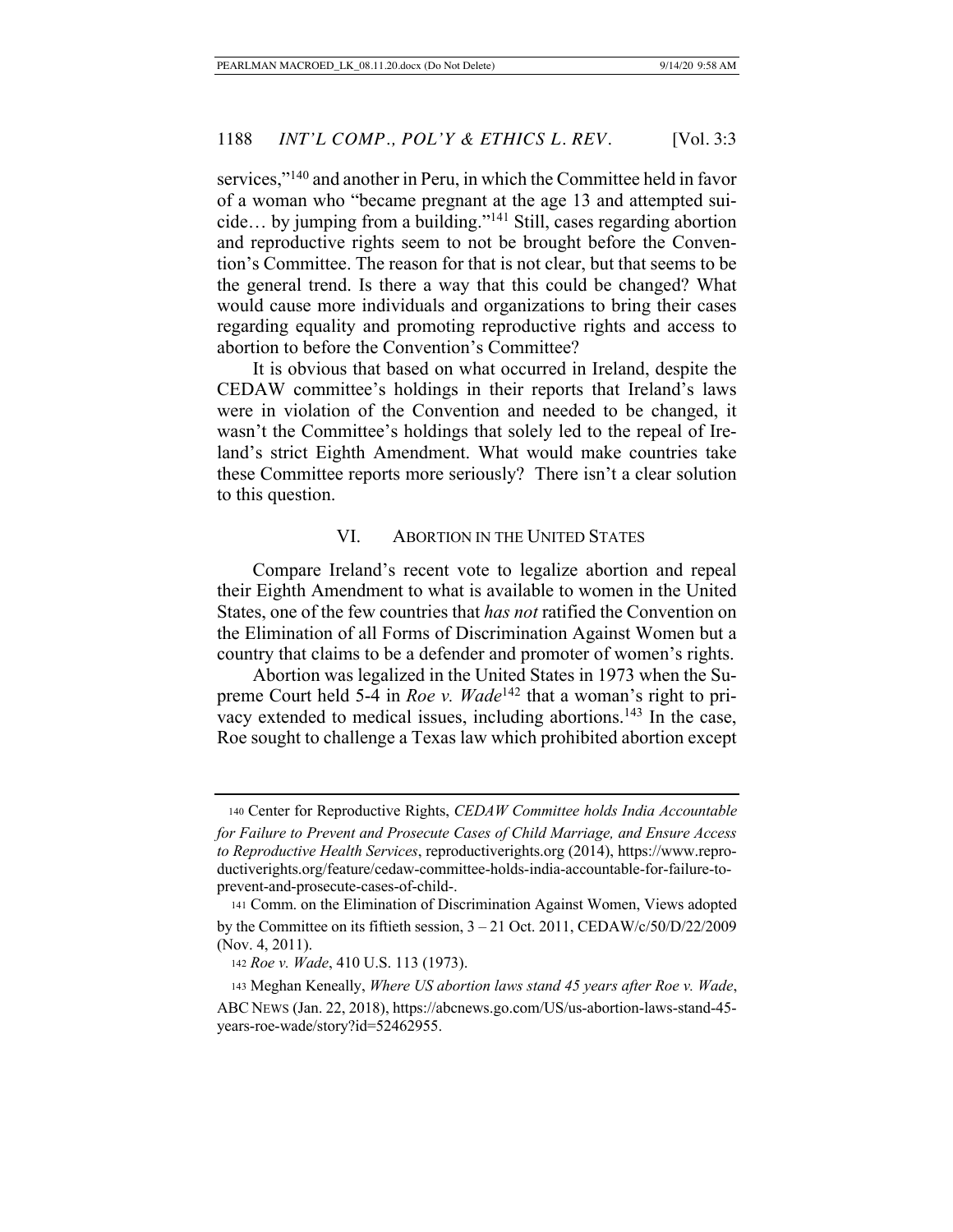where a doctor made an order to save the woman's life.<sup>144</sup> Ultimately, the Supreme Court explained that the Due Process Clause of the Fourteenth Amendment contains a "fundamental 'right to privacy' that protects a pregnant woman's choice whether to have an abortion… A state law that broadly prohibits abortion without respect to the stage of pregnancy or other interests violates that right [to choose to have an abortion]."145 Despite this holding however, over the years states have passed their own laws that have severely restricted a woman's right to abortion, including "401 state-level abortion restrictions enacted from 2011 through 2017."146 42 states require the abortion to be performed by a licensed physician.147 Further restrictions in other states include requiring the abortion to be performed in a hospital after a specified point in the pregnancy and requiring a second physician after a certain point in the pregnancy.148 43 states prohibit abortions unless necessary to protect the woman's life or health, after a certain point in the pregnancy.149 South Dakota completely defies federal law and limits state funding for "medically necessary abortions" to cases of life endangerment only.<sup>150</sup> There are 45 states that permit individual health care providers to refuse participation in abortions, 18 states have mandated counseling before an abortion which will discuss the following topics: "the purported link between abortion and breast cancer (5 states), the ability of a fetus to feel pain (13 states), or long-term mental health consequences for the women (8 states)."151 Additionally, there are certain mandated "waiting periods" between counselling and the

<sup>146</sup> Keneally, *supra* note 143.

<sup>147</sup> *An Overview of Abortion Laws*, GUTTMACHER INSTITUTE (Jan. 1, 2019), https://www.guttmacher.org/state-policy/explore/overview-abortion-laws.

- <sup>150</sup> *Id.*
- <sup>151</sup> *Id.*

<sup>144</sup> *Roe*, 410 U.S. at 120.

<sup>145</sup> *Id.* The court laid out a trimester framework. During the first trimester, the state cannot regulate a woman's choice to get an abortion. "In the second trimester, the state may impose regulations on abortion that are reasonably related to maternal health. In the third trimester, once the fetus reaches the point of 'viability,' a state may regulate abortions or prohibit them entirely, so long as the laws contain exceptions for cases when abortion is necessary to save the life or health of the mother."

<sup>148</sup> *Id.* 

<sup>149</sup> *Id.*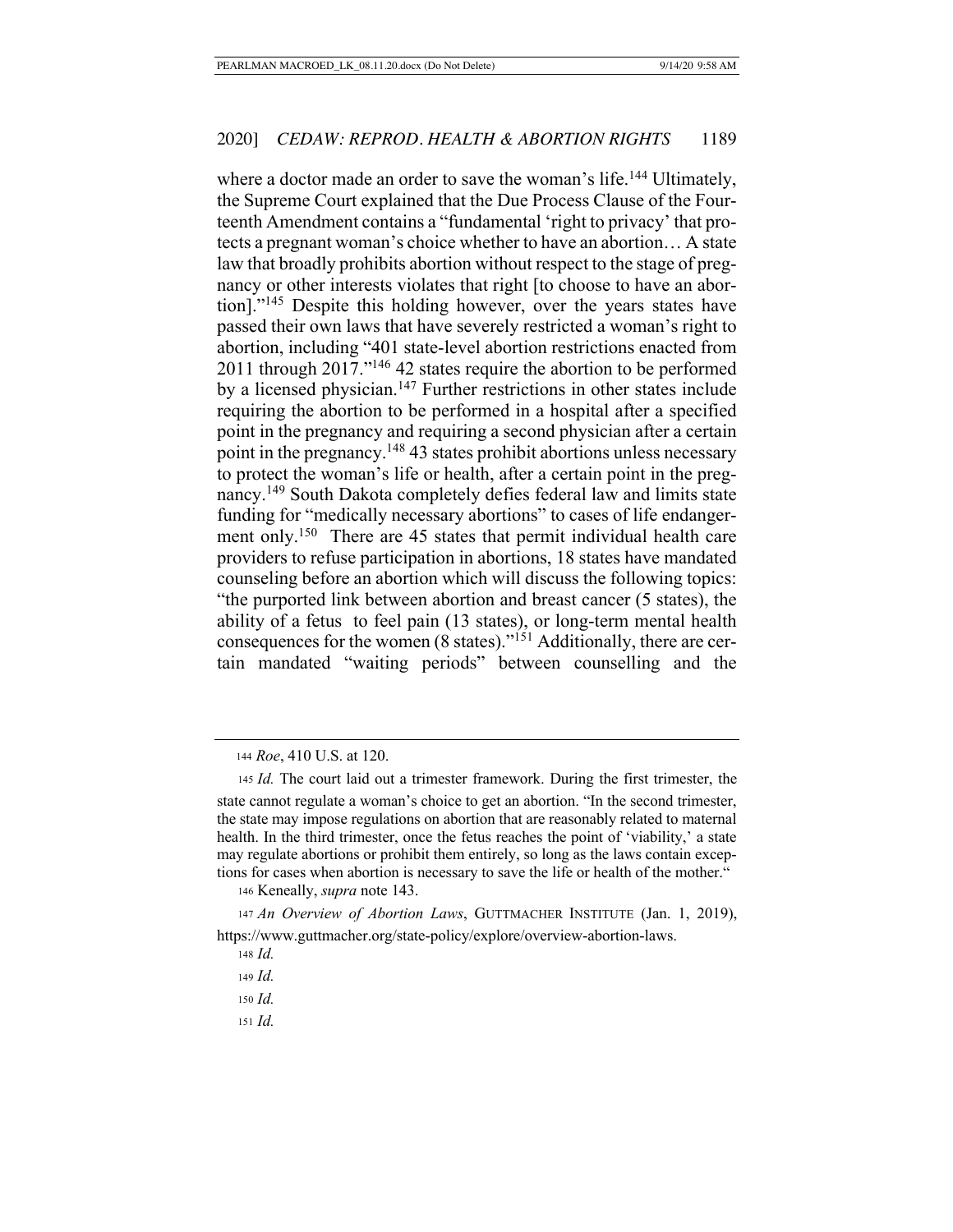procedure, and in certain states there is a requirement that women make separate trips between the counselling and the operation.<sup>152</sup>

The above restrictions exist in a country where abortion is theoretically legal. Would the United States' ratification of the Convention on the Elimination of All Forms of Discrimination Against Women change these restrictions within states? Organizations in favor of the ratification of the Convention explain

formally embracing the internationally accepted minimum standards pertaining to women's human rights would send a powerful message to the rest of the world that the U.S. stands behind its commitment to providing equal opportunities for all- a commitment that is part of our Constitution and laws… Participation in the CEDAW process would also create an opportunity for the U.S. to benefit from open dialogue and the exchange of ideas about ways that we could continue to enhance women's equality at home.153

In 2005, Amnesty International released a "Fact Sheet on CEDAW" which offered recommendations and reasons why the United States' Senate should ratify CEDAW, specifically citing myths about the Convention that those against its ratification have argued.<sup>154</sup> Notably, one of these arguments against the ratification of the Convention is that the Convention supports abortion. Abortion is highly politicized around the world, and this is no different in the United States. Those individuals against ratification and who see CEDAW as requiring abortion insist that ratifying the Convention would show to the world that the United States fully supports abortion. However, the U.S. State Department has stated that the Convention is "abortion neutral,"155 meaning it neither approves nor disproves of abortion. Does this help in answering the question of whether the ratification of the Convention would make abortion more accessible for women, as it should be?

<sup>152</sup> *Id.* 

<sup>153</sup> Lenora M. Lapidus & Vania Leveille, *Ratify CEDAW, Because Women's Rights are Human Rights*, ACLU (Nov. 17, 2010), https://www.aclu.org/blog/ratifycedaw-because-womens-rights-are-human-rights.

<sup>154</sup> *A Fact Sheet on CEDAW: Treaty for the Rights of Women*, AMNESTY INTERNATIONAL (Aug. 25, 2005), https://www.amnestyusa.org/files/pdfs/cedaw\_fact\_sheet.pdf. <sup>155</sup> *Id.*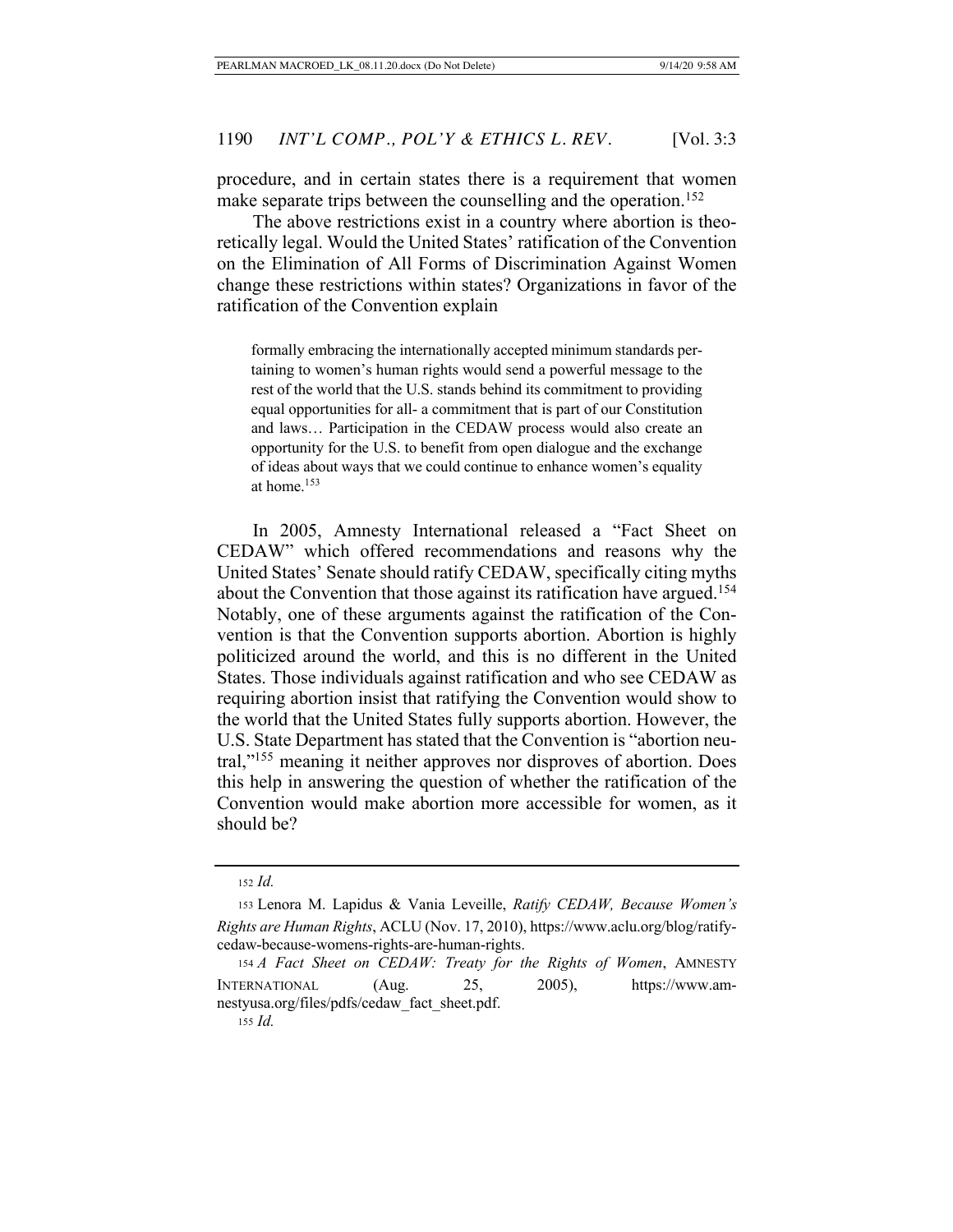Countries like Ireland (pre-Eighth Amendment vote in 2018), Burkina Faso, and Rwanda (until 2012), all ratified the Convention and continued to maintain that abortion be illegal.<sup>156</sup> Based off of this information, there isn't much optimism that ratifying the Convention really has any impact on abortion rights around the world. However, that doesn't mean that the United States shouldn't ratify the Convention—this bill of rights for women—especially as a country which claims to defend and protect women's rights.

#### VII. CONCLUSION

Over the past several decades, even centuries, countries around the world have made improvements with regard to women's rights. One of the most hotly contested rights is a woman's right to abortiona right which should be considered basic, but which has become extremely politicized. In 2018, Ireland, a traditionally Catholic country, voted to repeal their Eighth Amendment, one of the strictest anti-abortion laws in the world, and officially legalized a woman's right to abortion. Ireland happens to also be a party to the Convention on the Elimination of All Forms of Discrimination Against Women—a treaty passed to protect and promote women's rights around the world.

No one will ever fully be able to determine what impact, if any, the Convention had on Ireland's awesome vote to legalize abortion, but it is known as a fact that this movement would not have occurred without support and encouragement from major international human rights bodies and organizations. The many cases that were cited did not bring claims to the Committee to the Convention, but instead brought their claims to human rights courts. The Committee's 2017 report indicated serious issues it had in regard to Ireland's Eighth Amendment, concern they also maintained in their 2005 report on Ireland. Perhaps this shows that Ireland did not really consider CEDAW's opinion in regard to its abortion laws. That begs an unaddressed question: how are countries with strict abortion laws able to escape the obligations they've made through international treaties?

The United States can, and should, learn from Ireland that having access to abortion, and reproductive rights more generally, are rights that aren't worthy of the strict state-wide restrictions that have been

<sup>156</sup> *Id.* at 2; *see also Abortion in Rwanda*, GUTTMACHER INSTITUTE (Apr. 2013), https://www.guttmacher.org/fact-sheet/abortion-rwanda.